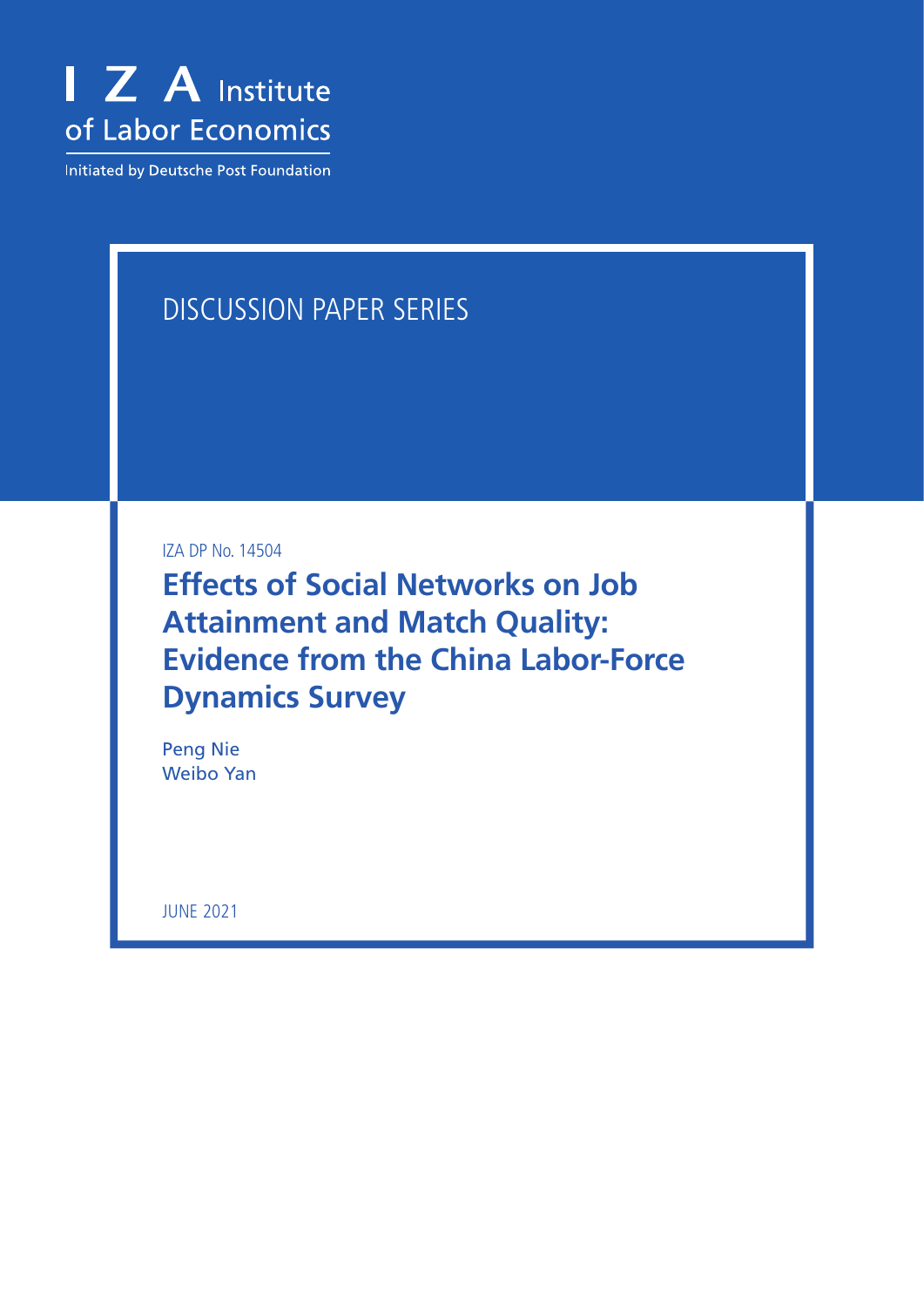

Initiated by Deutsche Post Foundation

## DISCUSSION PAPER SERIES

IZA DP No. 14504

# **Effects of Social Networks on Job Attainment and Match Quality: Evidence from the China Labor-Force Dynamics Survey**

#### **Peng Nie**

*Xi'an Jiaotong University, University of Hohenheim and IZA*

#### **Weibo Yan**

*Zhongnan University of Economics and Law*

JUNE 2021

Any opinions expressed in this paper are those of the author(s) and not those of IZA. Research published in this series may include views on policy, but IZA takes no institutional policy positions. The IZA research network is committed to the IZA Guiding Principles of Research Integrity.

The IZA Institute of Labor Economics is an independent economic research institute that conducts research in labor economics and offers evidence-based policy advice on labor market issues. Supported by the Deutsche Post Foundation, IZA runs the world's largest network of economists, whose research aims to provide answers to the global labor market challenges of our time. Our key objective is to build bridges between academic research, policymakers and society.

IZA Discussion Papers often represent preliminary work and are circulated to encourage discussion. Citation of such a paper should account for its provisional character. A revised version may be available directly from the author.

ISSN: 2365-9793

**IZA – Institute of Labor Economics**

| Schaumburg-Lippe-Straße 5-9 | Phone: +49-228-3894-0       |             |
|-----------------------------|-----------------------------|-------------|
| 53113 Bonn, Germany         | Email: publications@iza.org | www.iza.org |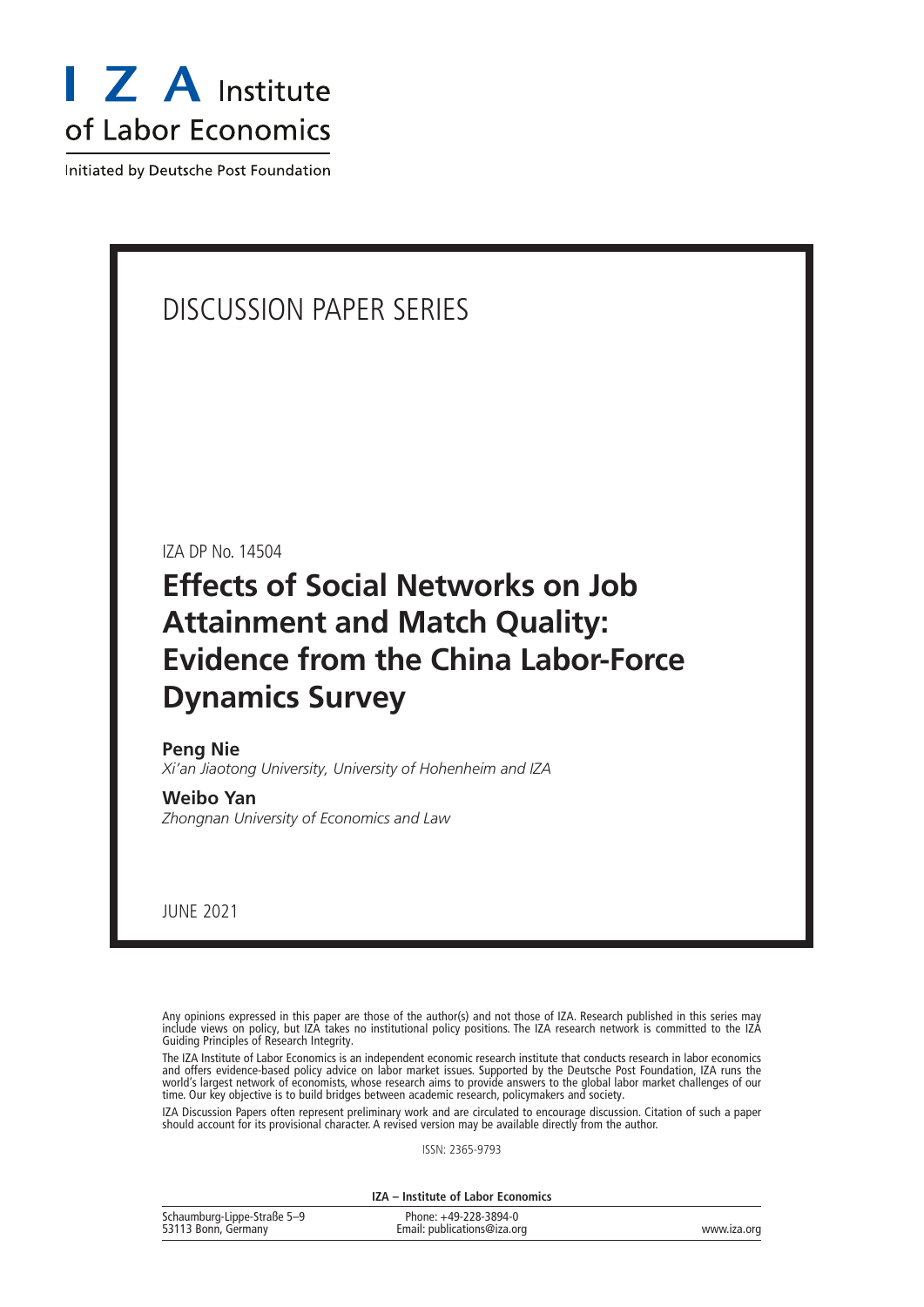# ABSTRACT

# **Effects of Social Networks on Job Attainment and Match Quality: Evidence from the China Labor-Force Dynamics Survey**

Using nationally representative data from the 2012 and 2014 China Labor-force Dynamics Survey, this paper investigates the effects of network types (kinship/non-kinship) and network resources (information/influence) on job attainment and match quality in China. We find a wage premium obtained through both kinship and non- kinship networks but shorter job duration only in jobs obtained through non-kinship networks. In regards to the different types of networks, resources embedded in the networks are not important. This conundrum can be reconciled if we take the structure of the network and the type of work unit into account. Kinship networks are more pervasive in the public sector, with better earnings and stable job positions. Non-kinship networks bring about a wage premium but lead to job dissatisfaction, especially in regards to promotion opportunities. This paper highlights the structure of the job market when studying networks and sheds new light on the types of networks that really matter in job attainment and those that result in the possible loss of match quality.

| <b>JEL Classification:</b> | J30, J31, J64                                                      |
|----------------------------|--------------------------------------------------------------------|
| Keywords:                  | network types, network resources, job attainment, match<br>quality |

**Corresponding author:** Weibo Yan School of Public Finance and Taxation Zhongnan University of Economics and Law 430073 Wuhan China E-mail: econotisan@163.com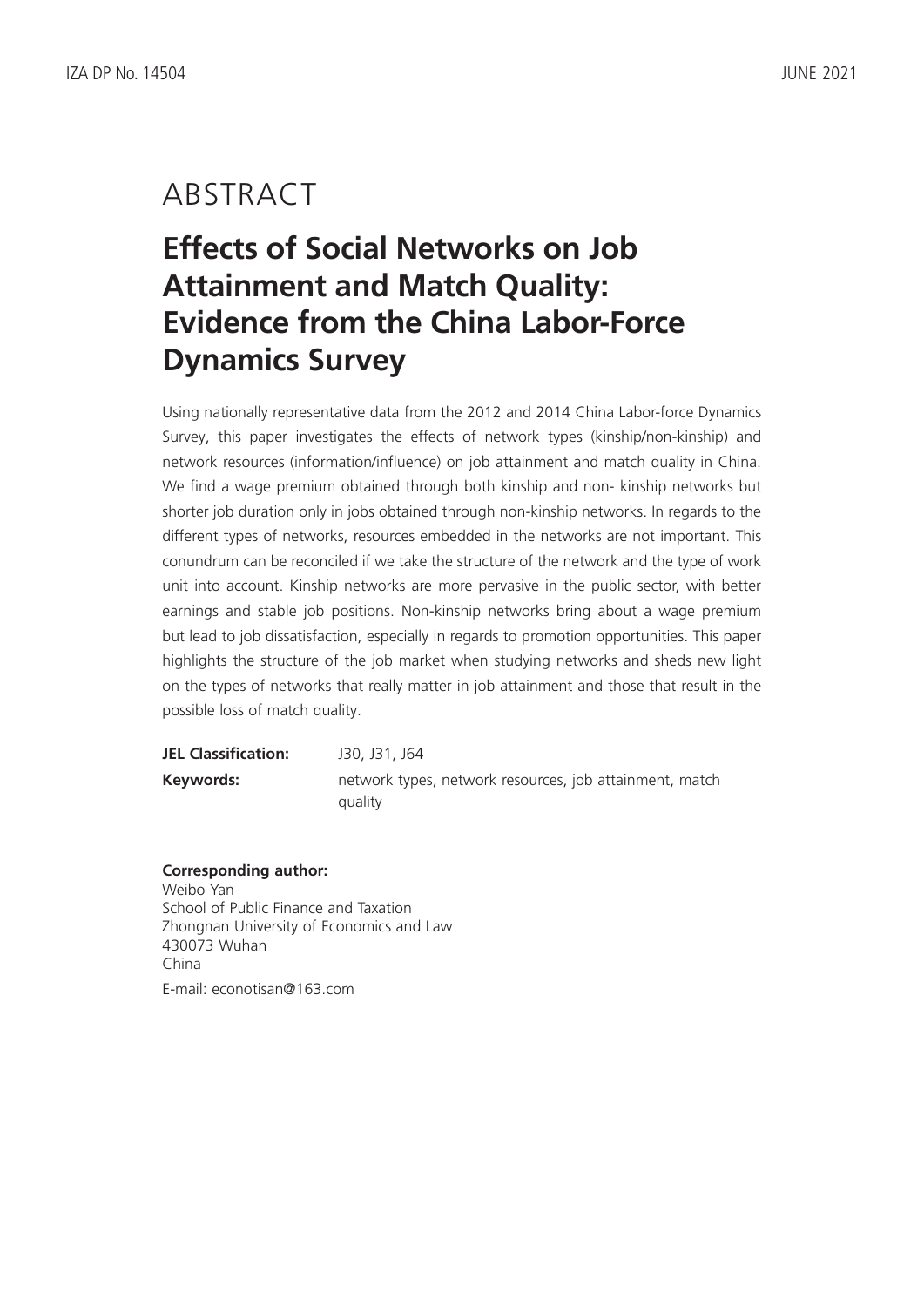## **1.** Introduction

Social networks affect labor market outcomes worldwide and informal contacts via social networks have long been considered an important channel in the job seeking process (Granovetter, 1973; Granovetter, 2005). In developing countries like India, 45 percent of employees help a friend or relative land a job (Beaman and Magruder, 2012). Even in developed countries, where markets are more competitive, a large percentage of jobs are obtained through social networks, social networks accounting for some 30-60 percent of employees helping a friend or relative obtain a job in the US job market (Ioannides and Loury, 2004; Topa, 2011). One important role of networks is to diffuse information about job vacancies among potential job seekers. Job seekers are often informed of jobs through social networks. Subsequent behaviors such as whether the job seekers actually apply for the jobs and whether employers hire them remain unknown. In addition, the information channel formed by these social networks may not fully explain why firms employ a large proportion of their employees through such networks. At least three actors are involved in the process of job matching: employers, employees and intermediators. There is anecdotal evidence on the employer-side to elucidate possible mechanisms of the matching process and evaluate the effects on the quality of the match (Brown et al., 2016; Burk et al., 2015; Dustmann et al., 2016; Heath, 2018; Munshi, 2003). The role of social networks in job attainment has been partitioned into "information" and "influence" (Bian et al., 2015; Lin et al, 1981; Yakubovich, 2005). In the former, networks acting as intermediators between job seekers and employers, provide information. In the latter, networks use their influence to make referrals for job seekers, either by affecting employers' decision-making or by directly providing jobs. Although these two channels have been evaluated separately, their heterogeneous effects are understudied.

This paper uses nationally representative and longitudinal data from the China Laborforce Dynamics Survey (CLDS) to investigate the effects of the type of network  $(kinship/non-kinship)$  and network resources (information/influence) on job attainment and job match quality in China. We find there is a wage premium for jobs obtained via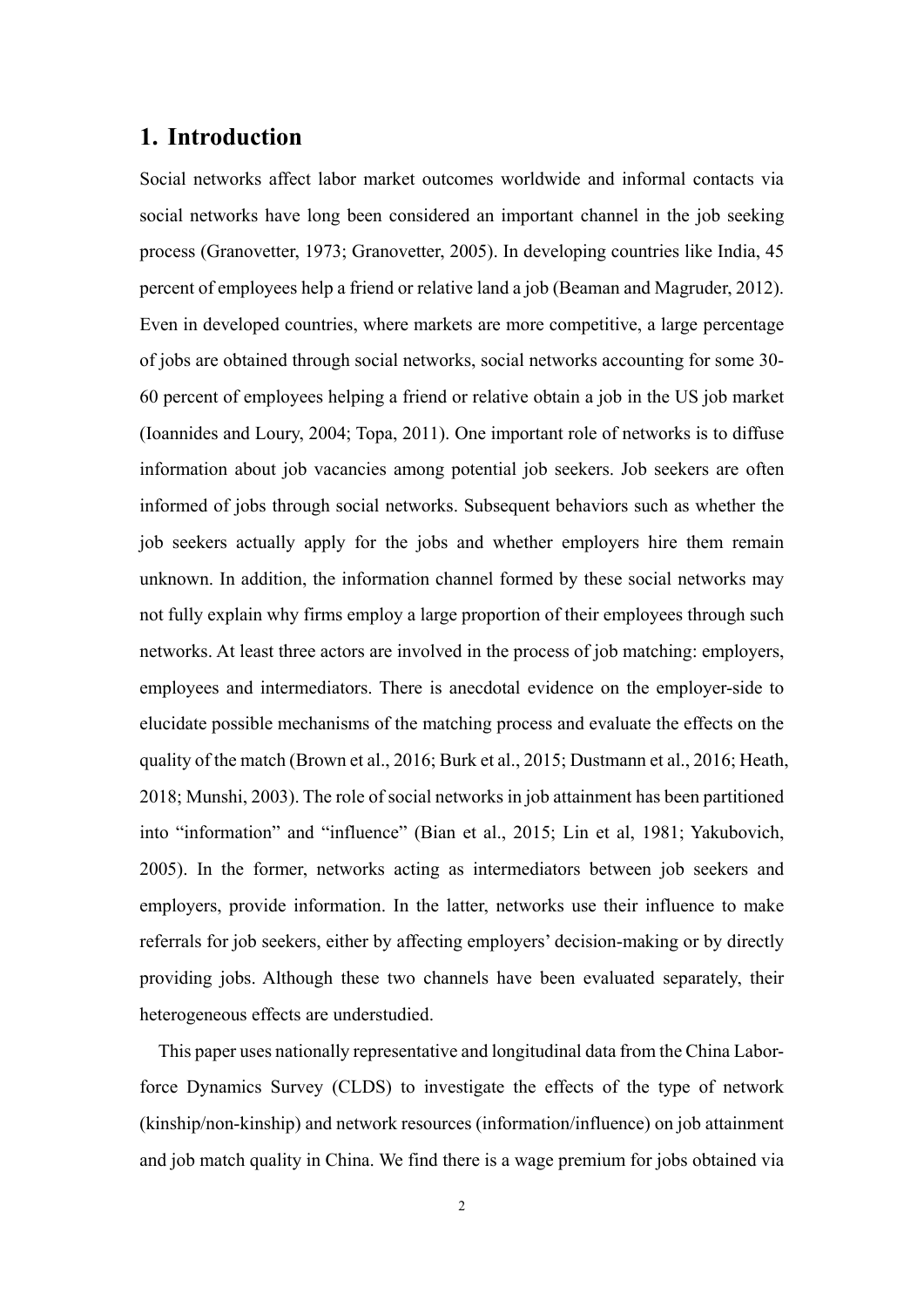a network. After partitioning networks into kinship and non-kinship, we further present that the wage premium of kinship networks is similar to that of non-kinship networks but only those jobs obtained through non-kinship networks show a decline in job duration. Two key conundrums of these findings are worth highlighting. Why do the different types of networks lead to a similar wage premium but different job duration? As wage premium and job duration are two aspects of the quality of the match, why do higher wage premium and shorter job duration coexist in jobs obtained through nonkinship networks? This can be reconciled when we introduce the structure of the network and the type of work unit. Kinship networks are more pervasive in the public sector with higher earnings and stable positions. Non-kinship networks bring about a wage premium but lead to job dissatisfaction, especially in promotion opportunities. In regards to network types, we find that the effects of resources embedded in the network are not important. It is the type of network rather than the resources embedded in it that really matter in the process of job attainment in China. One possible explanation is that intermediators make a difference if they are kin, irrespective of the information they provide or the referrals they make. The kinship networks in China serve as examples of nepotism, especially in the public sector.

This paper contributes to the literature in three ways. First, we contribute to the literature on the effects of networks of different tie strengths (Bian, 1997; Gee et al., 2017a; 2017b; Granovetter, 1973; Yakubovich, 2005). Granovetter (1973) suggests that weak ties are more effective than strong ties since weak ties convey less redundant information. There is hardly a consensus of empirical evidence on this, however. Recent studies cast doubt on the merits of weak ties (see e.g. Centola, 2010; Christakis and Fowler, 2007). This paper provides new evidence on the effectiveness of networks with strong ties in China. After providing a picture of how various types of networks affect job attainment and match quality in different sectors, we highlight that the composition of the type of work unit matters when studying networks. Second, prior work confirms the role of networks in the process of job obtainment, acting as either information providers or influencers. However, except for the studies by Nordman and Pasquier-Doumer (2015) and Cappellari and Tatsiramos (2015), there is limited empirical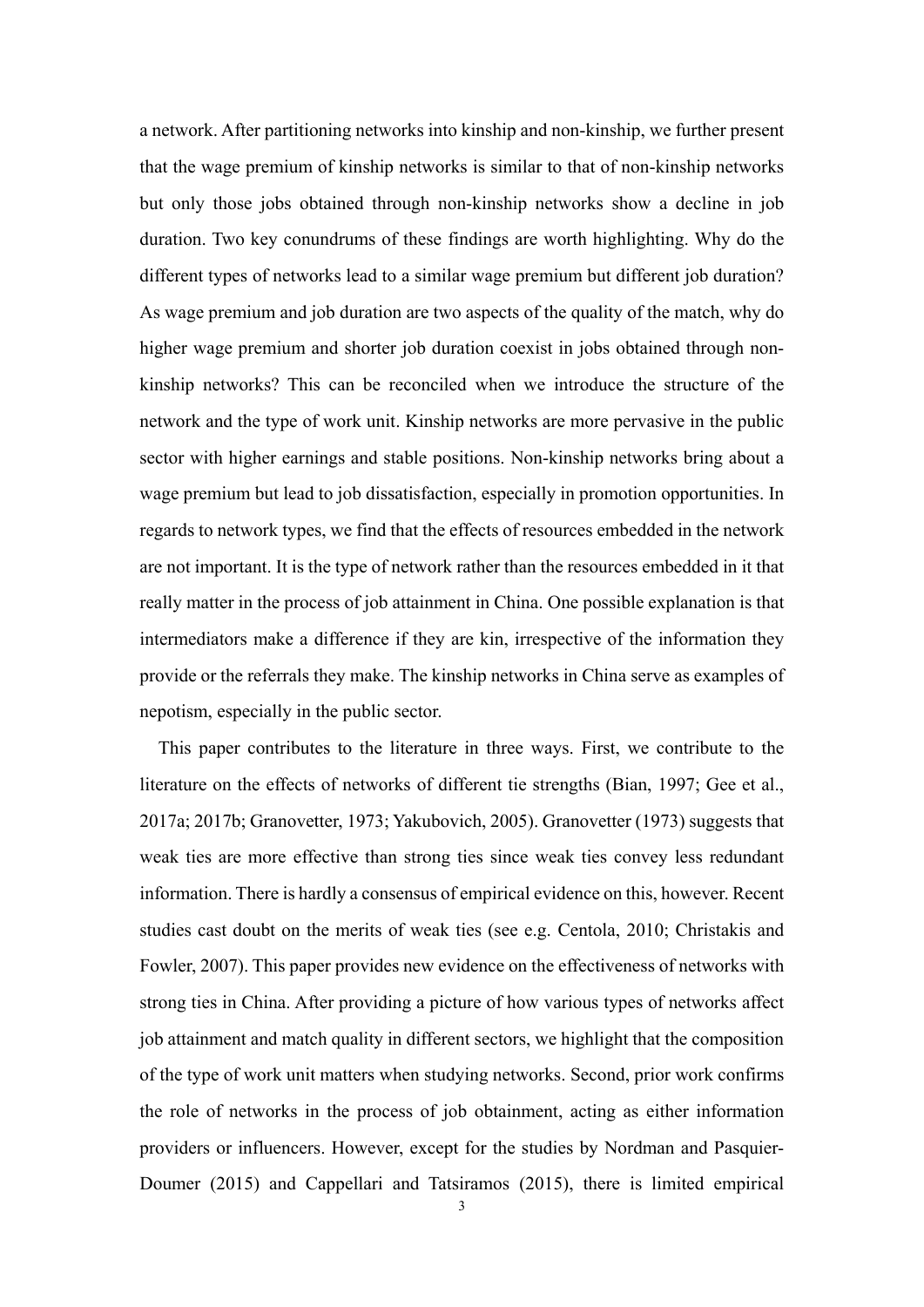evidence on the difference between them. In addition, the measurement of networks remains ambiguous (Dustmann et al., 2016; Gagliarducci and Manacorda, 2020; Hensvik and Skans, 2016; Kramarz and Skans, 2014). For example, if a worker enters an establishment where a former coworker is already employed, she is assumed to have acquired the job through a network (Hensvik and Skans, 2016). How networks affect the matching process is unclear. The effects of different resources embedded in the networks remain to be illuminated by exploiting *ad-hoc* survey data. We use CLDS's direct information on whether networks provide information or make referrals for job seekers. Our analysis deepens the understanding of networks in job attainment by separating the types of networks and the resources embedded in the networks. Third, although it is accepted that networks help a job seeker land a job quickly, the empirical evidence is mixed on the effects of networks on job match quality. We examine the effects of networks on different dimensions of match quality, including wages, job duration, job turnover intention, and nonpecuniary job satisfaction.

The remainder of the paper is structured as follows. Section 2 documents related literature. Section 3 describes the data and presents summary statistics. Section 4 outlines the empirical framework. Section 5 presents the results and Section 6 concludes.

## **2. Related Literature**

#### *2.1 Network types and job attainment*

Since the seminal work by Granovetter (1973), a burgeoning body of literature has investigated the structure of networks. Networks are coarsely divided into strong (e.g. close friends, relatives, or family) and weak (e.g. acquaintances) according to emotional intensity, intimacy, and reciprocal services. Sociologists, however, use network classifications and characteristics that are more complex (Bian, 2018). Granovetter  $(1973)$  suggests that strong networks share information within ties whereas weak networks bridge individuals across communities. Weak networks are important in the job market since they broaden the information sets and bring new information that goes beyond strong networks. Boorman (1975) presumes that compared with weak ones,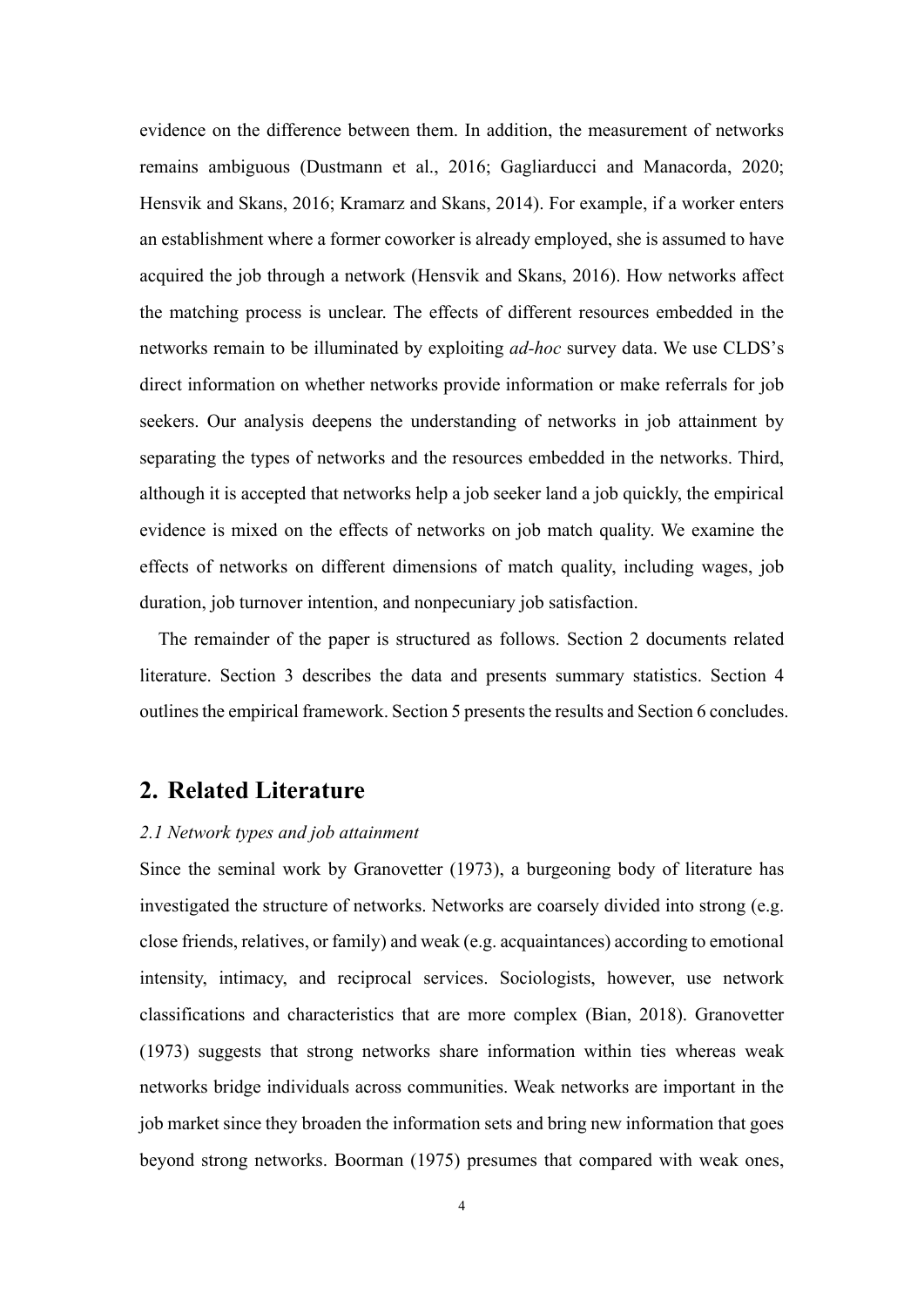strong networks take more time to maintain. As compensation, information about job vacancies diffuses through strong networks in priority. Magruder (2010) finds that fathers (not mothers) serve as useful network connections to their sons' (not daughters') employment in South Africa. Kramarz and Skans (2014) show that young Swedish employees benefit from their parents in terms of shorter transitions into first jobs and better labor market outcomes. Nordman and Pasquier-Doumer (2015) investigate heterogeneous effects of different family networks (e.g. structure, strength, and embedded resources) and find that the strength and embedded resources rather than the size of the family network play key roles in job transitions, suggesting the importance of the quality of the network. Horváth (2014) and Cappellari and Tatsiramos (2015) suggest that the effects of network quality on job match quality depend on the degree of homophily (the tendency of individuals to befriend others who are similar to themselves). Higher homophily reduces mismatches.

#### 2.2 Network resources and job attainment

Given that different types of social network have different embedded resources and provide different functions, some studies have investigated the association between job attainment and network resources. There are two key resources embedded in the labor market: information and influence. Most extant work does not differentiate between these two. For information networks, the most common view posits that it reduces search frictions (Ioannides and Loury, 2004; Topa, 2011). However, Bentolila et al.  $(2010)$  argue that job information obtained through social networks does not match with employees' productive advantage. Employees balance shorter unemployment duration through social networks with higher productivity via formal channels. The dispute on whether information improves or reduces match quality boils down to the quality of the social network. Horváth (2014) demonstrates that when employees' homophily with social networks is high, an information network provides better matches than a formal channel. Consequently, social networks increase the match efficiency of the job market despite favoritism. This rationale, however, may not coincide with the finding that lowskilled workers are more likely to obtain jobs through social networks (Brown et al., 2016; Kramarz and Skans, 2014).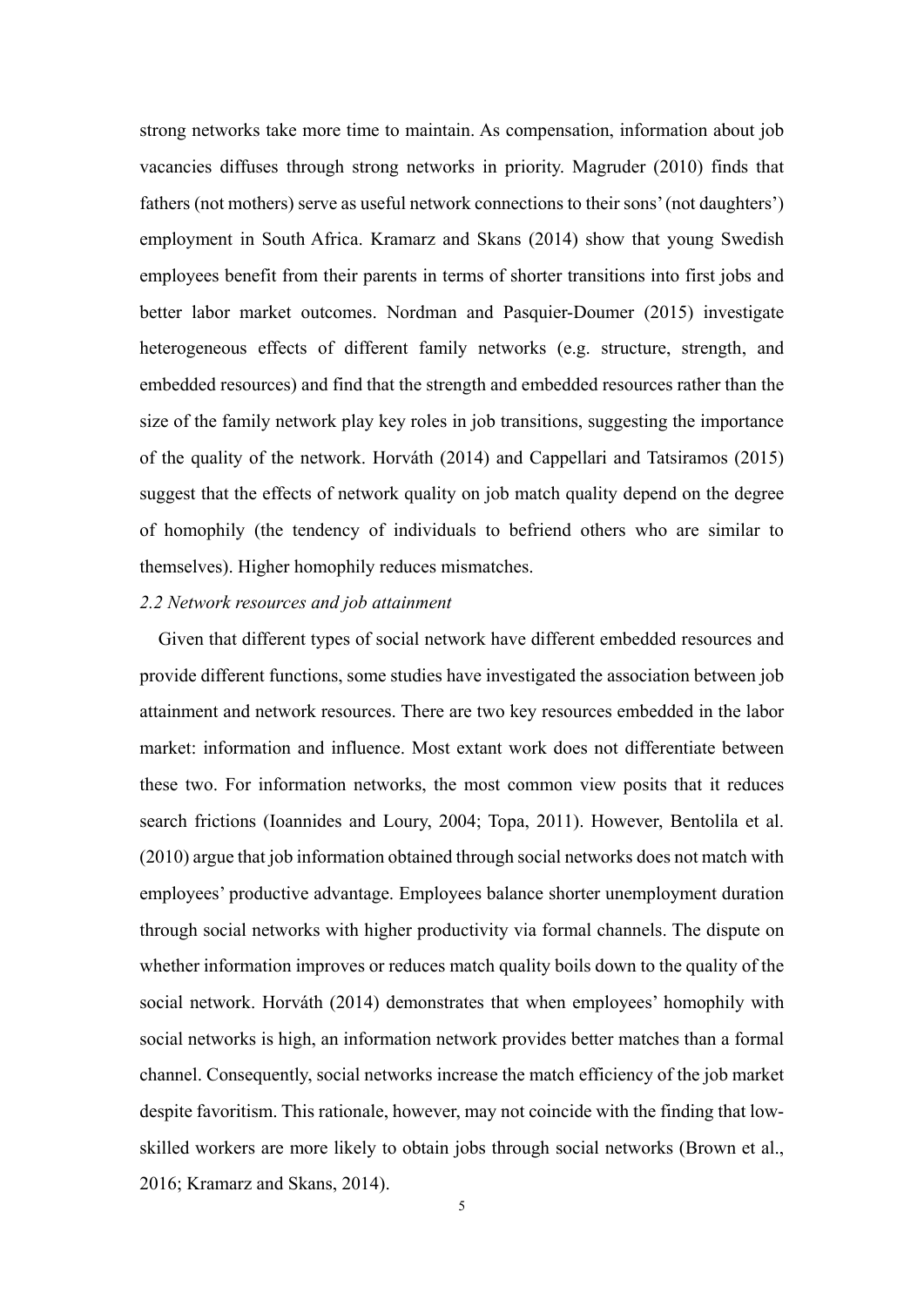To understand the functions and mechanisms of social networks, existing studies focus on the motivations of referrers and employers. For signal theories, high-ability workers are more likely to be tied with each other due to network inbreeding (Hensvik and Skans, 2016; Montgomery, 1991). Firms use parental quality as a signal of young quality (Kramarz and Skans, 2014). As regards screening and monitoring theories, Heath (2018) argues that firms use referrals to mitigate moral hazard problems rather than select unobservably good workers. The referral providers will be punished if recipients perform poorly, therefore, the recipients will exert effort. Firms use group liability to improve productivity. Pallais and Sands (2016)'s field experiment evidence shows that referred workers do not exert more effort to avoid letting their referrers down, which contradicts the screening and monitoring theories. Regarding learning theories, referrals provide more precise match quality than the external market (Brown et al., 2016; Dustmann et al., 2016). Compared to workers employed through formal channels, those who get their jobs through referrals initially obtain higher wages and are less likely to switch firms. These effects decline with tenure as workers' real productivity is gradually revealed. In terms of search cost theories, Burks et al. (2015) find that referred workers possess similar productivity to those employed through formal channels in the call center and trucking industries. Firms hire workers through referrals primarily because a lower labor turnover rate is observed among referred workers and lower recruitment costs are incurred. Regarding political dynastic theories, job attainment through social networks is based on rent-seeking activities or a *quid-pro-quo* exchange between employers and politicians, which may be more prevalent in developing countries or the public sector (Fafchamps and Labonne, 2017; Gagliarducci and Manacorda, 2020).

### 2.3 Social networks and job match quality

Prior work compares heterogenous effects of formal and informal contacts (like social networks) on various forms of job match quality such as job-seeking rate, wages, turnover rate, and job satisfaction. Bentolila et al. (2010) present that networks bring about declines in unemployment duration and wages in the US and Europe, implying that networks facilitate job seeking at the expense of production efficiency. Kramarz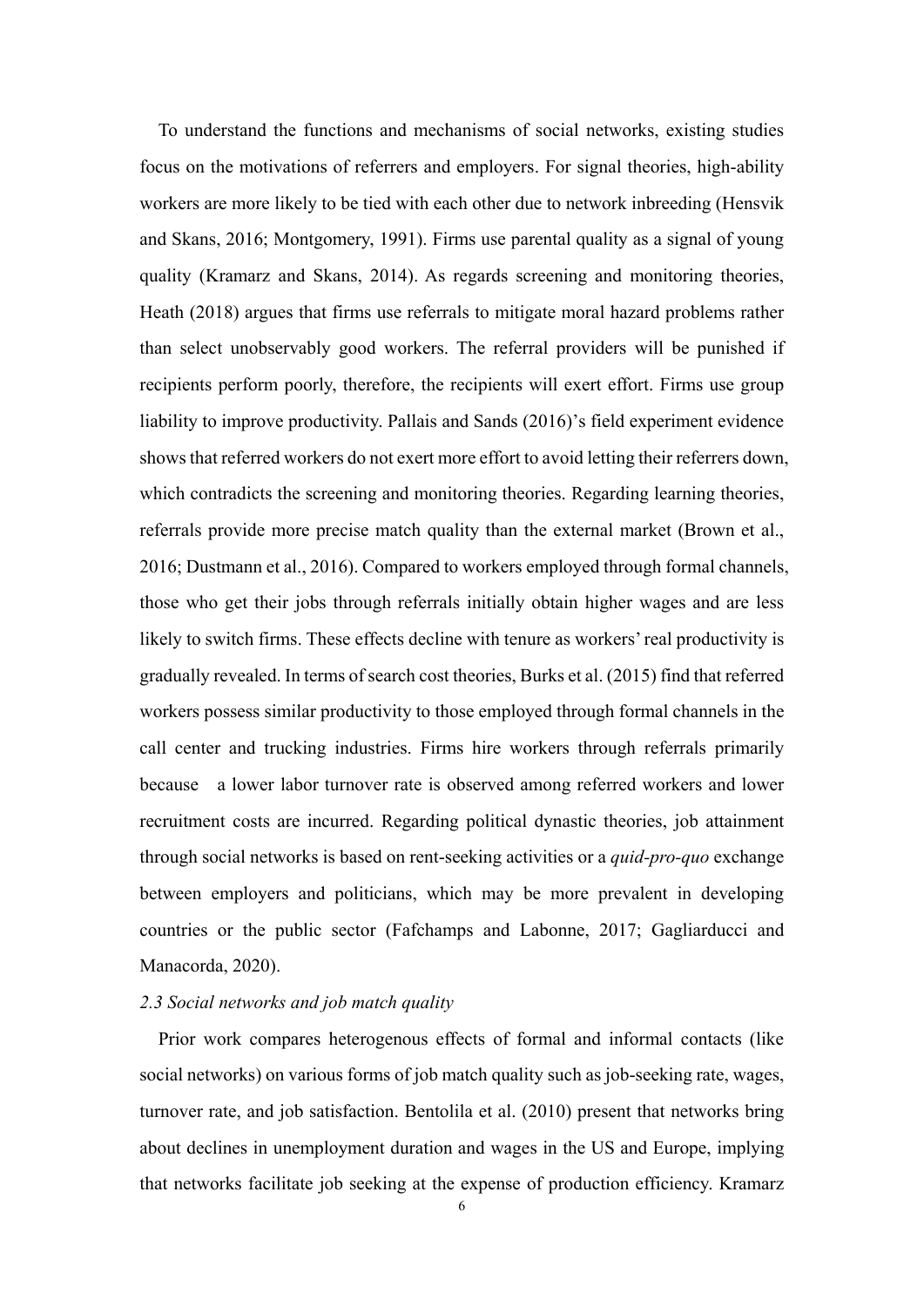and Skans (2014) show that the prices of landing a job through networks are human capital mismatch and lower entry wages, while the benefits are shorter search time and higher productivity. Dustmann et al.  $(2016)$  and Burks et al.  $(2015)$  find that workers earn higher wages and are less likely to leave the firms if they obtain their jobs through referrals. Brown et al. (2016) reveal that referred candidates experience higher employment probability, longer tenure, and an initial wage advantage but all such effects diminish over time.

Two heuristic ideas can be summarized from the extant literature. First, the motivations of employees, employers, and intermediators all matter in the process of job matching through networks. As Kramarz and Skans (2014) underscore, more research is needed on employers' motivations to seek employees via network recruitment. Second, network resources are important aspects of networks, since these resources indicate how different types of networks really work. This paper highlights the structure of the labor market, which indirectly complements the role of employers. In addition, we attempt to disentangle the effects of network resources in the presence of network type.

## **3. Data and Sample Statistics**

#### *3.1 Data and study sample*

The data used in this study are from the CLDS, administered by Sun Yat-Sen University, which is the first nationally representative and longitudinal labor-force survey in China. Using a rotating panel design, the CLDS has been administered every two years since 2012. The 2012 baseline wave of CLDS consists of a total of  $16,253$  individuals, of whom 43% are employees,  $2\%$  are employers,  $13\%$  are self-employed, and  $42\%$  are farmers. Our analytic sample is from the 2012 and 2014 CLDS<sup>1</sup>. Since we investigate the effects of networks on job attainment and match quality, we mainly focus on employees aged 18-64. After dropping observations without job-seeking channels and those with other missing data, we obtain a balanced panel comprised of 2,552

<sup>&</sup>lt;sup>1</sup> The data is publicly available at http://css.sysu.edu.cn/.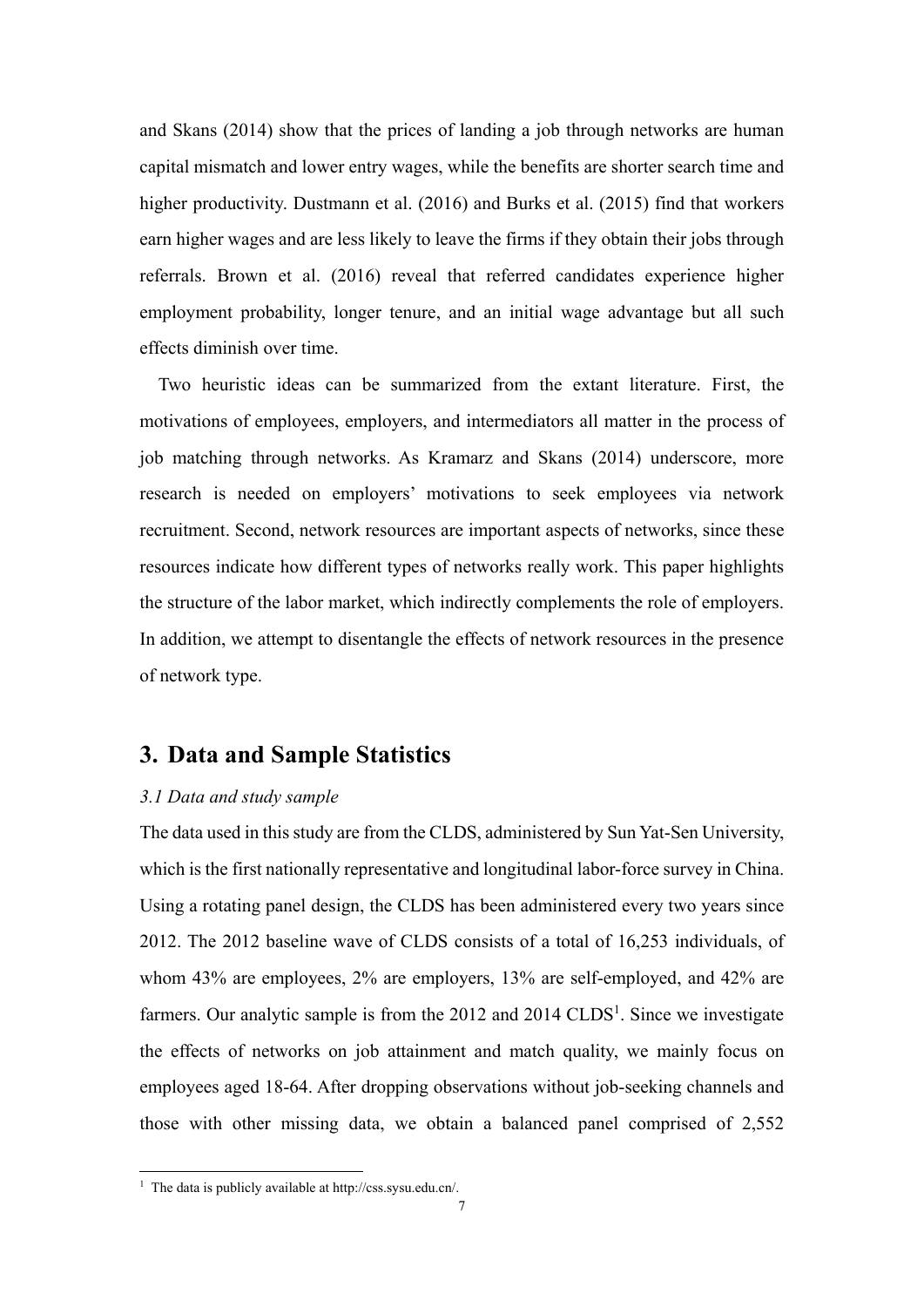observations.

#### 3.2 Network types

Notable cross-cultural heterogeneities exist in network types (Fiori et al., 2008). For instance, a large proportion of US families may develop connections with their neighbors whilst people in Africa generally get support from their clans. In traditional Chinese society (especially in rural areas), networks are extended through the "overlapping of egocentric networks" in which the closeness of blood ties matters. Thus, we divide network types into kinship and non-kinship. The survey includes the question: "What is the most important channel to obtain your (last/latest) job?" with responses being  $(1)$  substitute parents,  $(2)$  substitute relatives,  $(3)$  internal recruitment,  $(4)$  from vocational institutions, (5) referral from relatives, (6) referral from classmates/friends,  $(7)$  referral from other acquaintances,  $(8)$  apply directly,  $(9)$  from the Internet,  $(10)$  job fair,  $(11)$  public recruitment test,  $(12)$  arranged by the government organizations,  $(13)$ votes. To identify whether jobs are obtained through informal (networks in our case) or formal channels, we construct a dummy variable  $(Networks)^2$  equal to 1 if responses are  $(1)$ ,  $(2)$ ,  $(3)$ ,  $(5)$ ,  $(6)$  or  $(7)$  and 0 otherwise. To partition kinship and non-kinship networks, we redefine *Networks* as a categorical variable with a 3-point scale  $(1 =$ "(6)(7)", 2 = "(1)(2)(3)(5)", and 0 otherwise). Values of 0, 1, and 2 denote formal channels, non-kinship, and kinship networks, respectively. In our sample, 48.2% of jobs in China are obtained through networks, with 22.7% obtained from kinship networks and 25.5% obtained from non-kinship networks (see Table 1), which is similar to that of Beaman and Magruder (2012) for India.

#### 3.3 Embedded resources

The CLDS provides us with a unique opportunity to capture resources embedded in the networks. We employ the question: "Among those who provide help for your (last/latest) job attainment, what did they do specifically for you?" with the responses of  $(1)$  provide job information,  $(2)$  provide information of firms/employers,  $(3)$  provide concrete suggestions for applications, (4) help prepare application materials, (5) prepare

<sup>&</sup>lt;sup>2</sup> As the survey asks the most important channel to obtain the job, we do not distinguish job seekers who use formal and informal channels jointly (Xiong et al., 2017).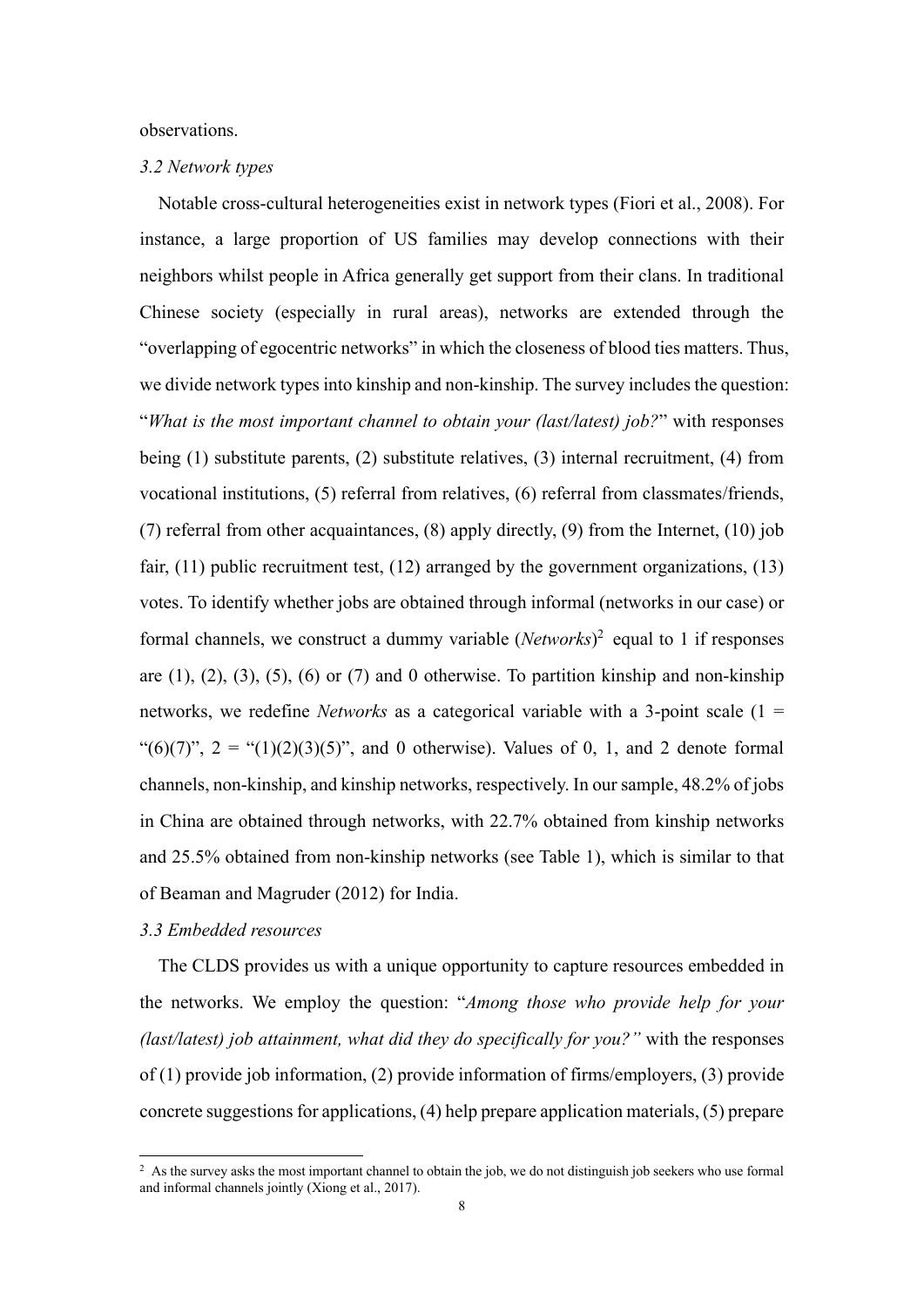application materials in person,  $(6)$  help register and submit the application,  $(7)$  referral, (8) help connecting people who may be decisive in the job recruitment, (9) arrange visiting with people who may be decisive in the job recruitment,  $(10)$  help visiting people who may be decisive in the recruitment,  $(11)$  help solving concrete problems in application, and  $(12)$  provide the job directly. We define a dummy of information networks equal to 1 if responses are  $(1)$  -  $(6)$ , 0 otherwise. We further generate a dummy of influence networks equal to 1 if responses are  $(7)$  - (12), and 0 otherwise. 32.5% of employees in our sample receive information and 23.5% receive influence.

#### 3.4 Match quality

Following Cappellari and Tatsiramos (2015), we introduce wages, job duration and job satisfaction as proxies of job match quality. Wages are measured as annual and hourly wages in 2011 and 2013, with the 2011 wages adjusted to 2013. Job duration is defined as the tenure calculated according to the initial year of the last job. When analyzing the effects of networks on job duration, we use the 2014 CLDS to construct the flow sampling. The initial year of the (last/latest) job is recorded. Some employees quit their jobs before 2014, while others are still employed. Thus, our job duration measure may suffer from rightward censoring. We measure job satisfaction based on 10 job-related domains rated by the respondents, including (1) promotion opportunity, (2) utilization of ability/skills, (3) income, (4) whether others respect the work, (5) safety, (6) work time,  $(7)$  interest in the job,  $(8)$  satisfaction of the coworkers,  $(9)$  freedom to express their opinions, (10) overall job satisfaction. Each item is measured on a 5-point scale from  $1 =$  very satisfactory to  $5 =$  very unsatisfactory.

#### 3.5 Control variables

We include variables for age, gender, tenure, tenure squared, type of work unit, marital status, education, father's education, *Hukou*, party membership, health status. To capture network quantity, the number of people who provide information or help when seeking a job and its squared term are also included. A detailed introduction of definitions of variables is available in Table 1.

### [Table 1 About Here]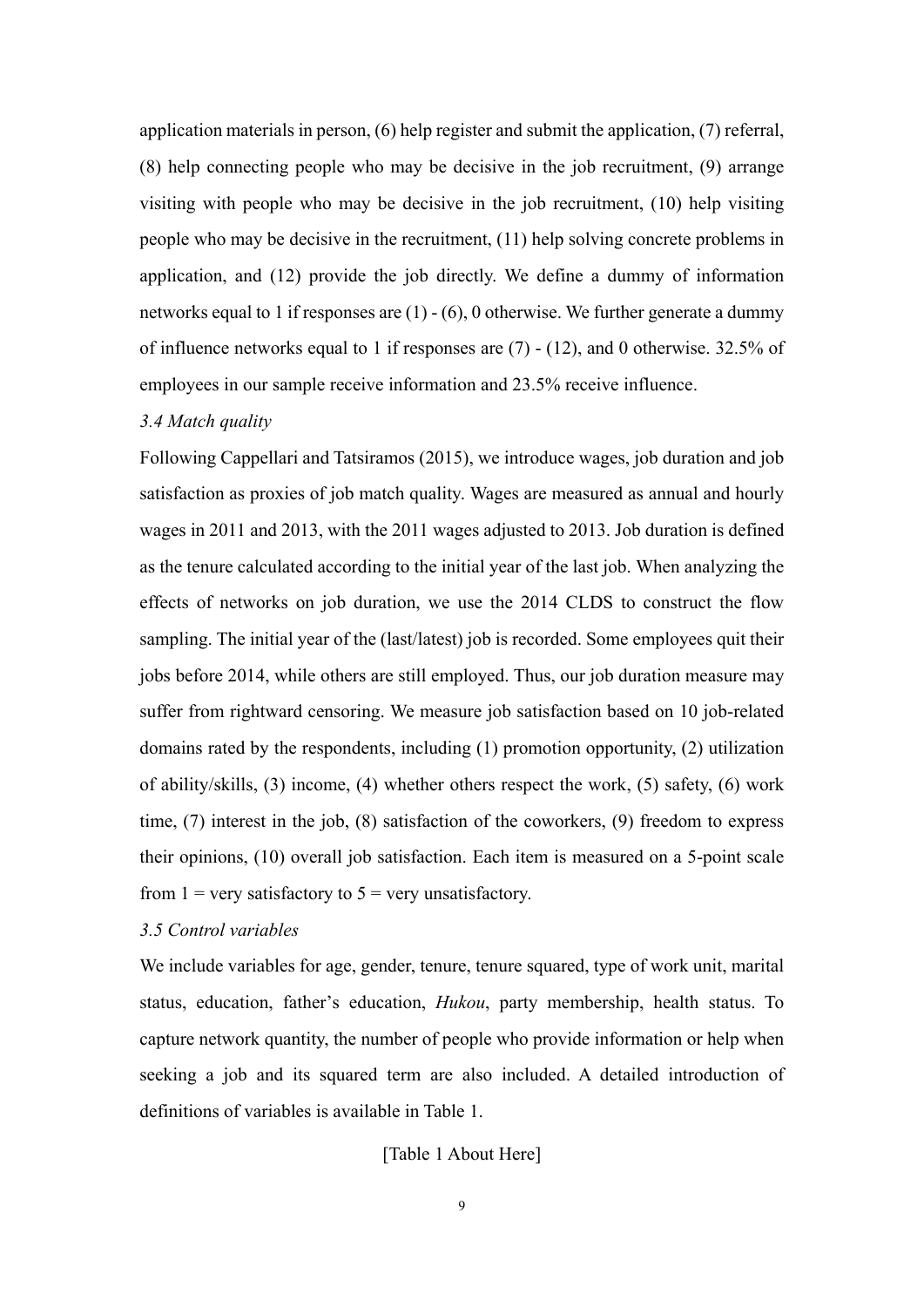## **4. Empirical Framework**

#### 4.1 Networks and wages

We first estimate the effects of networks on wages. The main identification issue is that the error term might be correlated with networks due to the existence of unobservables. For instance, high-ability employees are more likely to use networks (homophily effects) to make fuller utilization of their abilities. Meanwhile, low-ability employees may tend to use their available networks to compensate for their inferiority in the labor market. Thus, omitted variables such as ability might be either positively or negatively correlated with networks in the job-seeking process, thereby resulting in overestimation or underestimation of the impacts of networks. As Kramarz and Skans (2014) and Brown et al. (2016) show, the low-skilled are more likely to obtain jobs through networks, which is also the case in the Chinese labor market (Xiong et al., 2017). The omitted variables are inclined to be negatively correlated with networks and lead to underestimated biases.

To alleviate potential biases due to omitted variables, we adopt fixed-effects (FE) estimation. The specific FE models are as follows.

$$
ln y_{it} = \alpha_0 + \alpha_1 Networks_{it} + X'_{it}\alpha_3 + \mu_i + v_t + \epsilon_{it}
$$
 (1)

$$
ln y_{it} = \beta_0 + \beta_1 Nonkinship_{it} + \beta_2 Kinship_{it} + X_{it}'\beta_3 + \mu_i + v_t + \varepsilon_{it}
$$
 (2)

where  $\ln y_{it}$  is the translog wage of employee *i* at time *t*, *Networks*<sub>it</sub> is a dummy indicating whether a job is obtained through a network or not;  $X_{it}$  is a vector of individual and parental characteristics,  $\mu_i$  and  $v_t$  denote employees' and time fixed effects, respectively, and  $\epsilon_{it}$  and  $\epsilon_{it}$  are error terms. For equation 2, we replace Networks<sub>it</sub> with Nonkinship<sub>it</sub> and Kinship<sub>it</sub> to capture the idiosyncratic effects of different types of networks.

In addition, we attempt to identify possible heterogeneous effects of information and influence networks on wages:

 $\mathrm{ln}y_{it} = \gamma_0 + \gamma_1 Networks_{it} + \gamma_2 Information_{it} + \gamma_3 Influence_{it} + X_{it}'\gamma_4 + \mu_i + v_t + \vartheta_{it} \eqno(3)$ where *Information*<sub>it</sub> and *Influence*<sub>it</sub> represent information and influence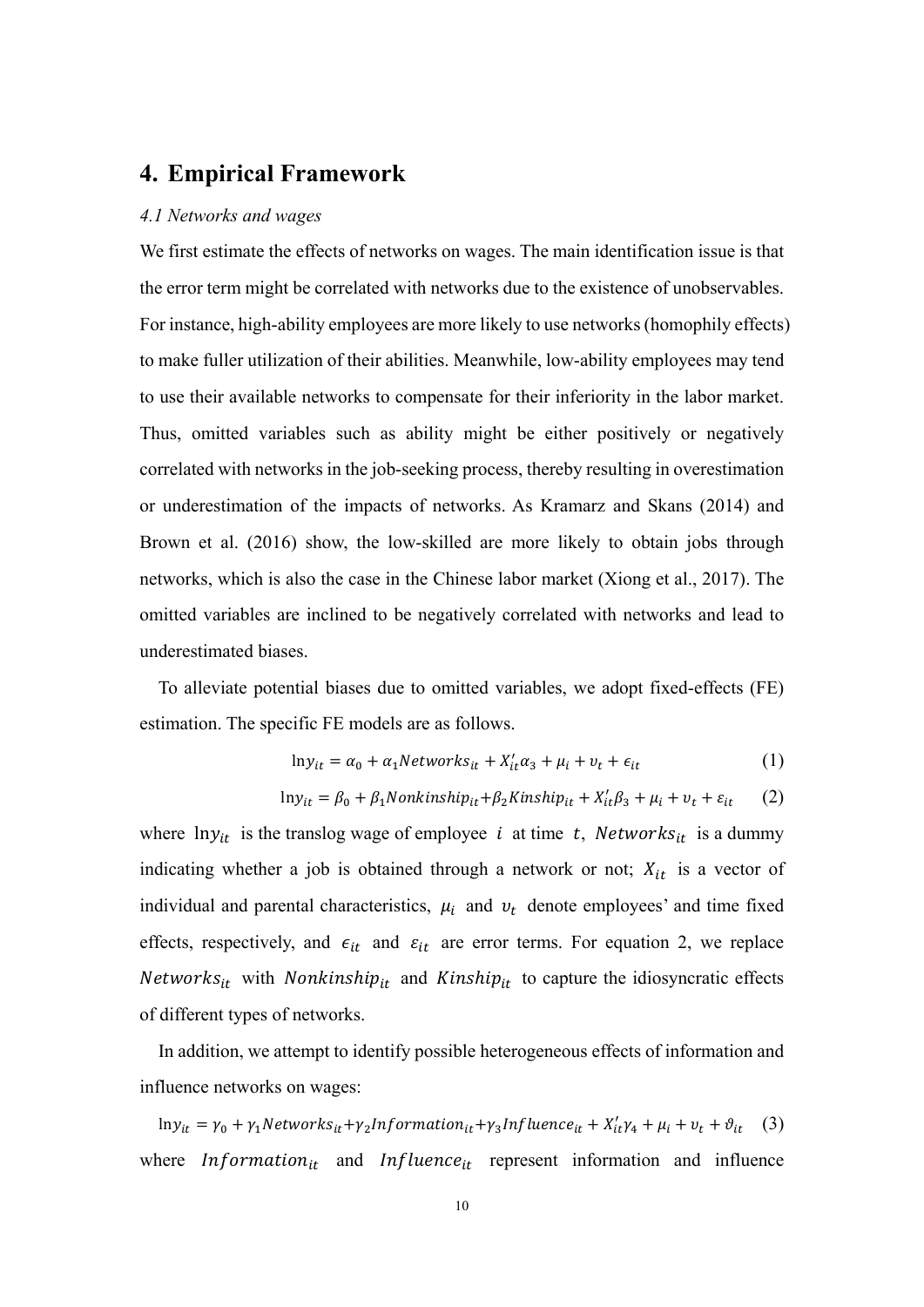networks of employee i at time t. Other specifications are the same as equation 1. Finally, if there exists a wage premium associated with networks, a natural question is whether higher network intensity brings about a higher wage premium. Bentolila et al.  $(2010)$  state that too much information may result in mismatches because there will be irrelative or redundant information. Hence, we introduce network quantity and its squared term in equation 3.

#### *4.2 Networks and job duration*

#### 4.2.1 Hazard model

We introduce a hazard model to identify the effects of networks on job duration. Suppose  $j$  is a continuous length of job duration with the density and cumulative density function of  $f(j|X)$  and  $F(j|X)$  given time-invariant covariate X. The survivor function,  $S(j|X)$ , and the hazard function,  $\lambda(j|X)$ , is defined as follows:

$$
S(j|X) \equiv 1 - F(j|X) = P(T \ge j|X)
$$
\n<sup>(4)</sup>

$$
\lambda(j|X) = \lim_{h \downarrow 0} \frac{P(j \le T < j + h|T \ge j, X)}{h} = \lim_{h \downarrow 0} \frac{F(j + h|X) - F(j|X)}{h} \cdot \frac{1}{1 - F(j|X)} = \frac{f(j|X)}{S(j|X)} \tag{5}
$$

Then,

$$
\lambda(j|X) = -\frac{d\ln S(j|X)}{dj} \tag{6}
$$

And  $F(0|X) = 0$ , if  $\lambda(j|X)$  is given, we have

$$
F(j|X) = 1 - \exp\left[-\int_0^j \lambda(j|X) \, ds\right] \tag{7}
$$

$$
f(j|X) = \lambda(j|X) \exp\left[-\int_0^j \lambda(j|X) \, ds\right], \, j \ge 0 \tag{8}
$$

*4.2.2 Maximum likelihood estimation with censored flow data* 

Assume  $T_i^*$  and  $C_i^*$  denote the true and censored job duration, respectively, of employee *i*. The observed job duration,  $j_i$ , is obtained as

$$
j_i = \min(T_i^*, C_i^*)
$$
\n(9)

Let  $d_i$  represent the censored indicator (1 if uncensored, 0 if right censored).

$$
d_i = \mathbf{1}(T_i^* < C_i^*)\tag{10}
$$

In our case, for those who quit their jobs before 2014,  $j_i$  is calculated as the job duration from the year that the job started to the year the job ended. We could observe the true job duration  $T_i^*$ . For those who are still employed in 2014,  $j_i$  is calculated as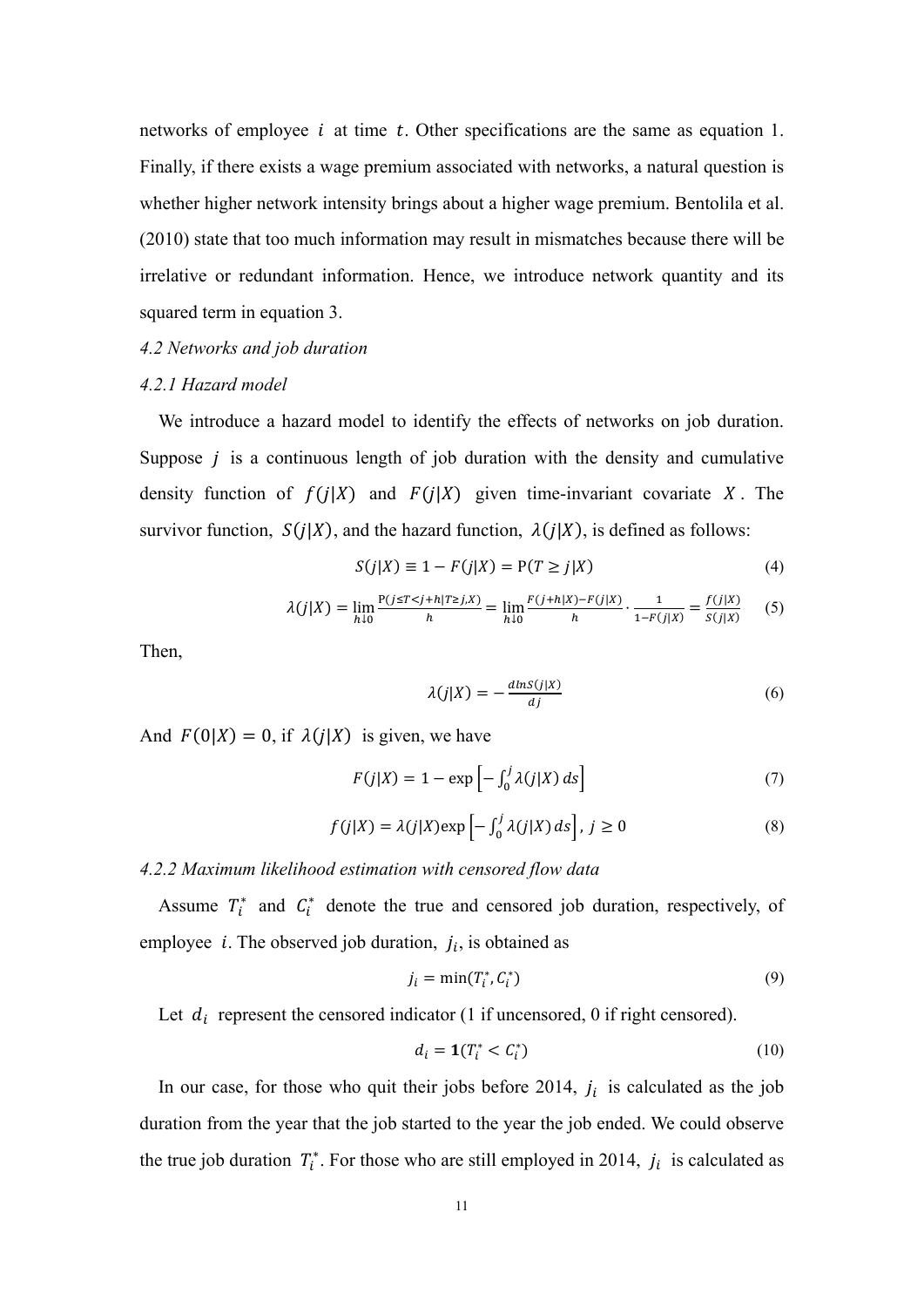the job duration from the year the job started to 2014. We actually observe the censored duration  $C_i^*$ , which is smaller than the true job duration since the individuals are still employed. Thus, the censored indicator  $d_i$  will be 0 for those individuals.

The conditional likelihood function in translog form is expressed as follows:

$$
\ln L = \sum_{i} \{ d_i \ln f(j_i | X_i) + (1 - d_i) \ln S(j_i | X_i) \}
$$
(11)

When the hazard function is given,  $\ln f(j_i|X_i)$  and  $\ln S(j_i|X_i)$  can be calculated using equations 4 and 5. We have applied different hazard function forms to guarantee the robustness of our results. First, we set the parametric hazards as exponential distribution  $(\lambda(j|X_i) = \exp(\alpha + X'_i\beta))$ , Weibull distribution  $(\lambda(j|X_i) = \exp(X'_i\beta)\alpha j^{\alpha-1})$ , and Gompertz distribution ( $\lambda(j|X_i) = \exp(X_i^{\prime} \beta) \exp(\alpha + \gamma j)$ ) Second, we run a semiparametric model of Cox estimation  $(\lambda(j|X_i) = \lambda_0(j) \exp(X'_i\beta))$ . Finally, to capture unobserved heterogeneities, we perform a mixed proportional hazard  $(\lambda(j|X_i, v_i))$  =  $\lambda_0(j)$ exp(X'<sub>i</sub> $\beta$ ) exp( $\alpha + \gamma j$ ) estimate.

### **5.** Results

#### *5.1 Networks and wages*

Table 2 presents the results based on FE estimates of the effects of networks on wages. We show that employees who obtain a job through networks enjoy a 9.4% wage premium compared to those using formal channels (column 1). To avoid possible correlations between job-seeking channels and individual fixed effects, we rerun the estimates using the correlated random effect model developed by Mundlak (1978) (column 2) and the results are similar to that of column 1. To separate the effects of different network types, we introduce kinship and non-kinship networks (column 3) and find that the wage premium from kinship networks is slightly higher than that from nonkinship ones  $(9.7\% \text{ vs. } 9.1\%)$ . In columns 4 and 5, we examine possible heterogeneous effects of information and influence networks on wages. We observe non-significance in both information and influence networks, though both coefficients are positive. We then estimate the effects of network quantity by introducing this variable and its squared term. The results reveal that there exists an inverted "U" shape between network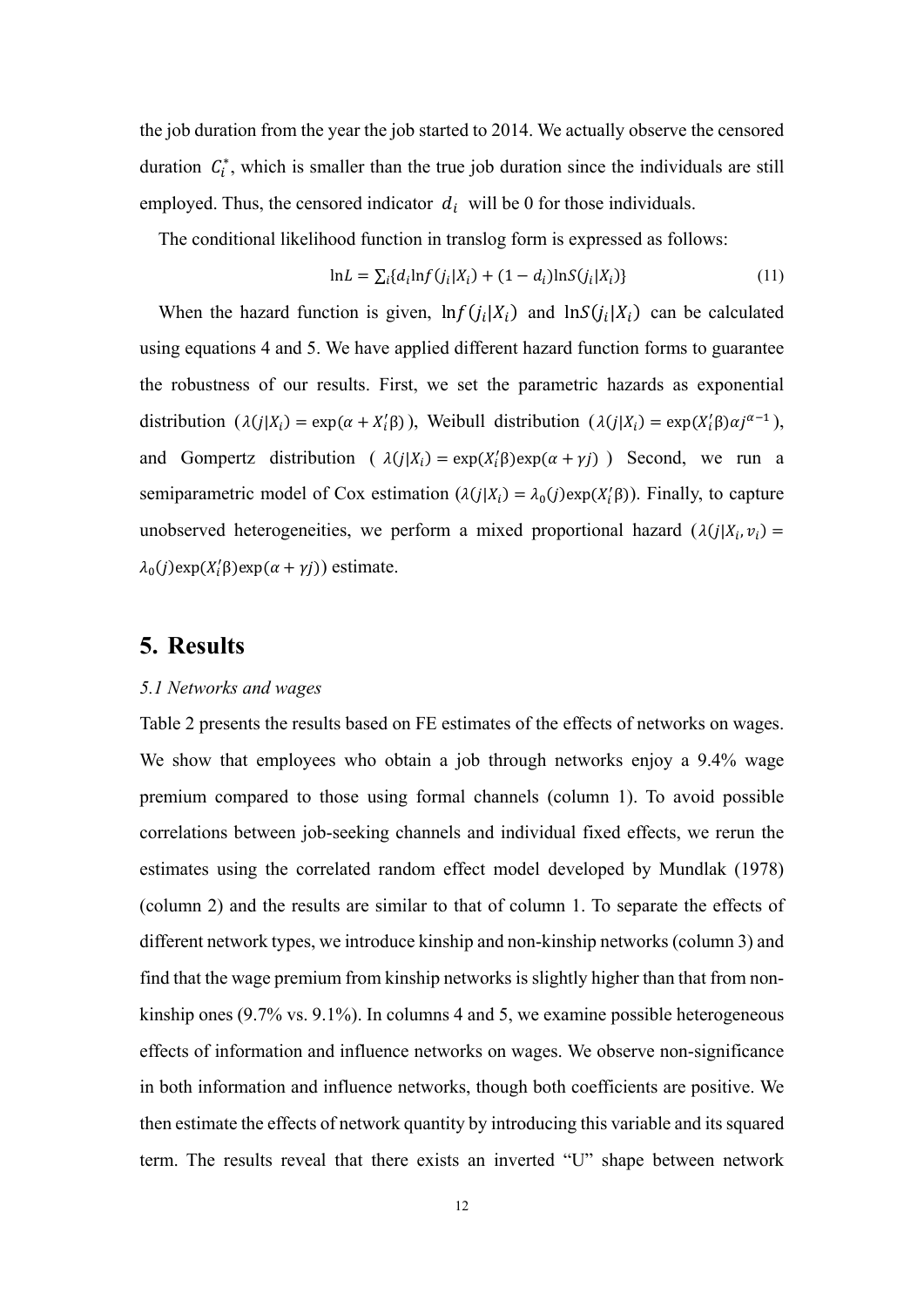quantity and wages, meaning that the wage premium increases with the number of people who provide information or help, and then decreases beyond approximately 5 intermediators. If the wage premium is associated with longer work hours due to the network, the results would suffer from "spurious regression" since wages are measured annually. To rule out this possibility, we employ hourly wage as the dependent variable and rerun the estimation (column 7). The estimated coefficient remains significant and similar in quantity  $(8.8\%)$ .

#### [Table 2 About Here]

#### **5.2 Networks and job duration**

Next, we detect the effects of networks on job duration. Before regressions, we begin with graphical evidence. Figure 1 presents separate Kaplan-Meier survival curves for employees who obtain their jobs through networks and those who obtain them through formal channels. There is *prima facie* evidence that those who obtain jobs via networks are more likely to quit than are those drawing on formal channels. After dividing networks into kinship and non-kinship, Figure 2 shows that employees who obtained their jobs through non-kinship networks are most likely to quit their jobs. The estimated results are presented in Table 3. For columns 1-3, we specify parametric hazard functions to be exponential, Weibull, and Gompertz distribution, respectively. In column 4, we present a semiparametric model of the Cox estimation. Column 5 captures individual-level unobserved heterogeneity using a mixed proportional hazard function. We finally estimate the effects of networks on job duration as a continuous variable (columns 6 and 7), which is an inverse indicator of the hazard in columns 1-5. Surprisingly, we uniformly observe insignificant effects of networks on job duration, regardless of functional form. Such insignificant effects of networks on job duration may be attributable to the fact that we do not separate network types.

[Figure 1 About Here]

[Figure 2 About Here]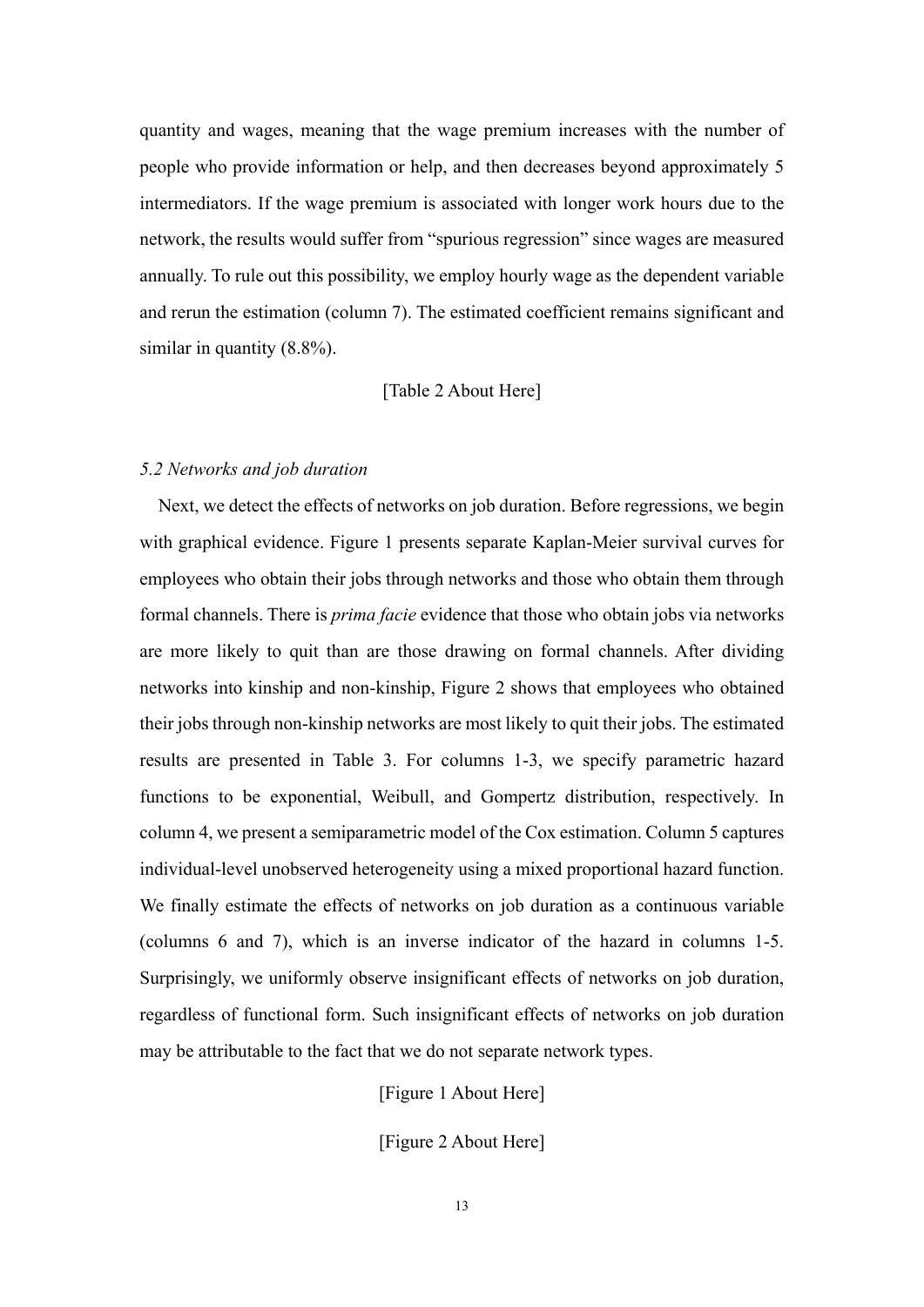#### [Table 3 About Here]

Therefore, we examine the effects of different network types on job duration (see Table 4). We find that employees who obtained their jobs via non-kinship networks are about 23% more likely to quit their jobs than those using formal channels. However, relative to employees drawing on formal channels, landing jobs via kinship networks has no significant effects on job duration. Our results are quite robust due to using different functional forms of the hazard model. We also plot the survival likelihood regarding information (see Figure 3), which shows that the assumption is satisfied. After that, we check the effects of information and influence networks on job duration (see Table 5). The results demonstrate that information networks are slightly associated with a higher likelihood of quitting a job than influence networks, which is visualized in Figure 4.

> [Table 4 About Here] [Figure 3 About Here] [Table 5 About Here] [Figure 4 About Here]

#### 5.3 *Explanations*

To summarize, for the effects of networks on wages, jobs obtained through networks are better paid than those obtained via formal channels. However, network resources, regardless of whether they are information or influence networks, do not affect job attainment. What matters is the type of network rather than embedded resources. For network quantity, the wage premium displays an inverted "U" shape in the number of intermediators in landing a job. The effects of networks on job duration are heterogeneous and the effects of network type dominate. Seeking a job via a nonkinship network is associated with shorter job duration.

Why do wage premium and job duration reduction coexist in the jobs obtained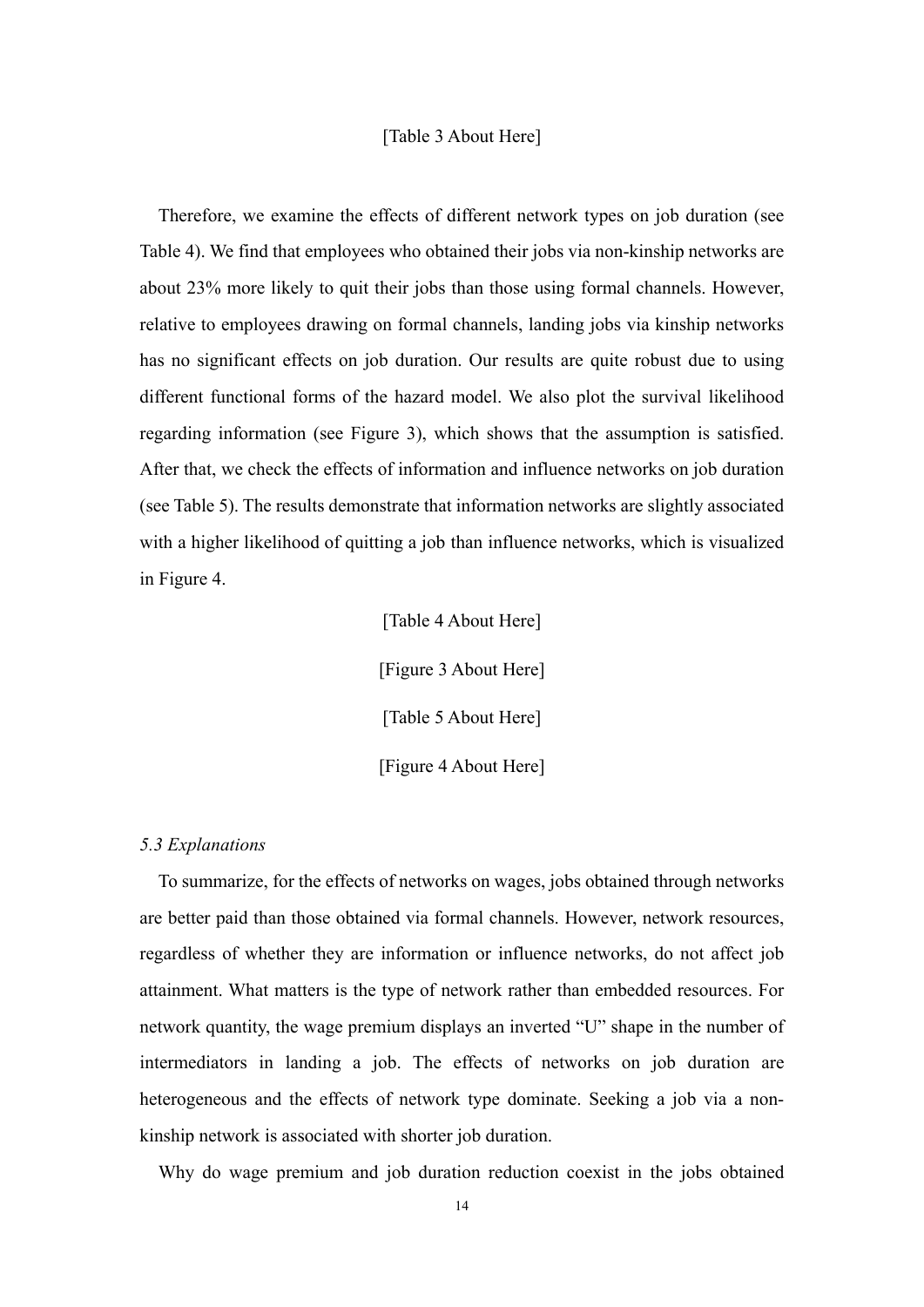through the non-kinship network? Before answering this question, we attempt to clarify whether employees actively or passively quit their jobs. Although detailed firm-level data are unavailable, we introduce the type of work unit to capture the main determinant of job duration in China. To be specific, we divide the work unit into the public sector (including state-owned enterprises (SOEs) and government institutions) and the nonpublic sector. In China, the SOEs are dominant in the administratively monopolistic sectors with relatively stable positions and well-paid wages. We compare several key variables between the public sector and the non-public sector (see Table 6). Employees in the public sector have higher earnings, fewer work hours, longer job duration, and are more likely to obtain their jobs through kinship networks. Nonetheless, we cannot hastily conclude that the public sector pays more since their employees are also better educated. It will take much effort to prove these facts (Lu et al., 2012), which is beyond the scope of this paper. Before 1986, job positions in the public sector were administratively distributed rather than fairly competed for in the job market. Children whose parents worked in the public sector would take priority to be employed in the public sector, which is known as the institutions of substitution (*Dingti*) and internal recruitment (*Neizhao*) in the Chinese labor market (Bian, 1994). Although these unfair institutions have been officially canceled since 1986, children whose parents work in the public sector are still more likely to enter the public sector due to severe agentprincipal problems in the public sector. Results from Table 7 confirm that jobs obtained through kinship rather than non-kinship networks are more likely to be prevalent in the public sector. These findings are in accordance with the wage premium in jobs obtained through kinship networks.

#### [Table 6 About Here]

#### [Table 7 About Here]

Since direct information on whether employees actively quit their jobs or not is unavailable, we exploit employees' labor turnover intention. The CLDS asks respondents: "What is your plan on the job in the next two years?" with the responses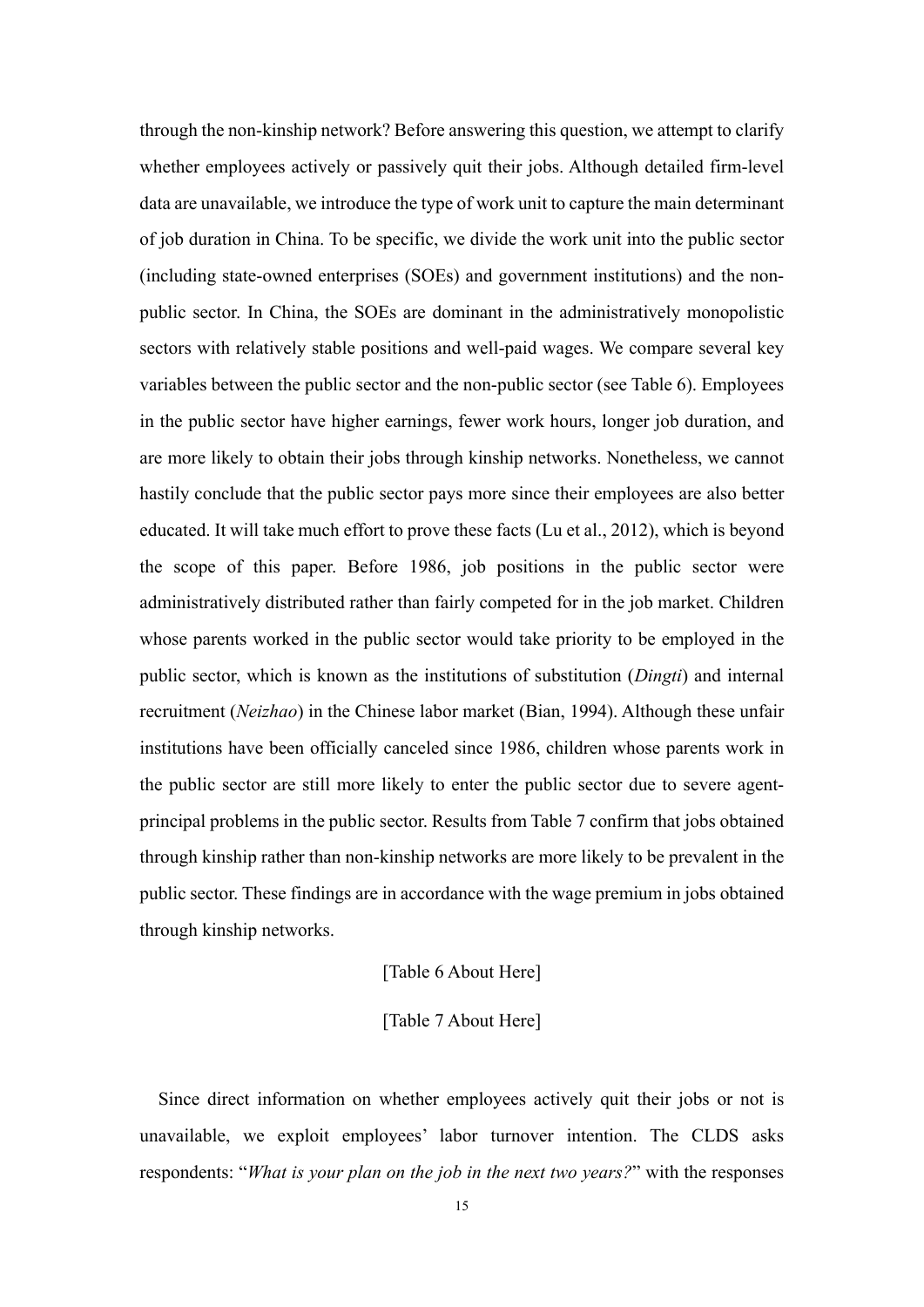of (1) find another job or start a business, (2) keep the current job, (3) quit the job and take training, (4) quit the job for fertility, (5) attend training, (6) quit the job and take care of family, (7) retire, (8) maintain the current situation, and (9) quit for some time and then find a job. We keep responses  $(1)(2)(8)$ , which account for 94% of all responses. We generate a dummy of labor turnover intention, equal to 1 if the respondent intends to find another job or start a business and 0 otherwise. Approximately 16.5% of employees are inclined to find another job in the next two years. We run FE estimates of how networks affect job turnover intention. Results in Table 8 show that employees who obtained their jobs via non-kinship networks are more prone to actively quit their jobs, which is consistent with the results from the hazard model in Table 5.

#### [Table 8 About Here]

We now confirm that the type of work unit is responsible for the reduction in job duration, especially for jobs obtained through non-kinship networks. Though having a wage premium, employees who obtain their jobs through non-kinship networks tend to quit. To account for the coexistence of wage premium and higher labor turnover intention for jobs obtained through non-kinship networks, we further detect how networks affect different domains of job satisfaction (see Table 9). Employees who obtained their jobs via non-kinship networks are less likely to be satisfied with their opportunities for promotion and increased income, though they are more prone to be satisfied with their coworkers. Additionally, those who obtained their jobs through kinship networks are less likely to be satisfied with their promotion opportunities, the utilization of their ability, and their freedom to express opinions, which are consistent with the characteristics of jobs in the public sector. With regards to network resources, influence networks are beneficial for most subdomains of job satisfaction. We also find that overall job satisfaction is higher for employees who obtained their jobs through influence networks.

[Table 9 About Here]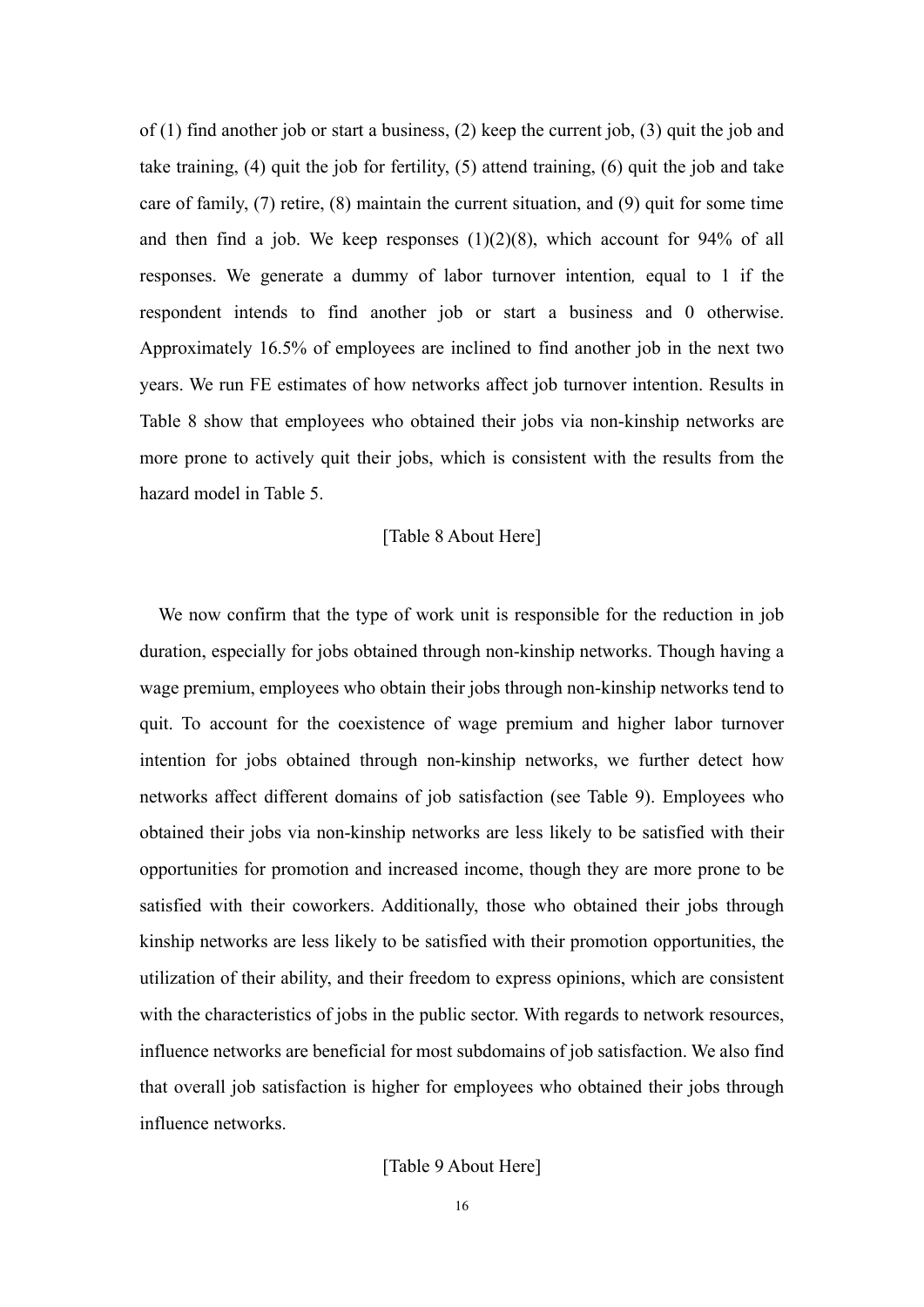What kind of network really matters in landing a job? Our results recall the conventional classification of networks by tie strength (Boorman 1975; Granovetter, 1973). Reminiscent of Bian (1997), we emphasize strong networks. In regards to network type, resources embedded in the network may not be crucial. Our results imply that even though networks may make it easier for job seekers to obtain higher wages, they also cause job dissatisfaction in specific subdomains (e.g. promotion opportunity). One novelty of our results lies in the finding that job duration is linked with the type of work unit, which is associated with the utilization of various types of network.

## **6** Conclusion

This paper investigates the role of networks in job attainment and job match quality in China. We find a network-induced wage premium and heterogeneous network effects on job duration. There is a wage premium and shorter job duration in jobs obtained via non-kinship networks. In regards to the type of network, however, we do not find significant effects of resources embedded in networks. This can be reconciled when introducing network structure and type of work unit. Kinship networks are more pervasive in the public sector, with higher earnings and relatively stable positions. Nonkinship networks also provide a wage premium but lead to job dissatisfaction.

This paper provides insights into the role of networks in the process of obtaining jobs. Resources embedded in the networks are likely to result in heterogeneities in the quality of the job match. We are unable to detect significant heterogeneous effects between information and influence networks, however, it is indeed the network type that matters in job attainment and match quality. In China, where the network closeness is bloodbased, jobs obtained through kinship networks possess both higher wages and longer job duration. Although prior work attempted to measure different functions of networks, the motivation of the intermediators to provide information or referrals for the employees are far from illuminated. The existent literature ignores the reciprocal nature of networks (Bian, 2018). Since non-kinship networks have weak motivation, the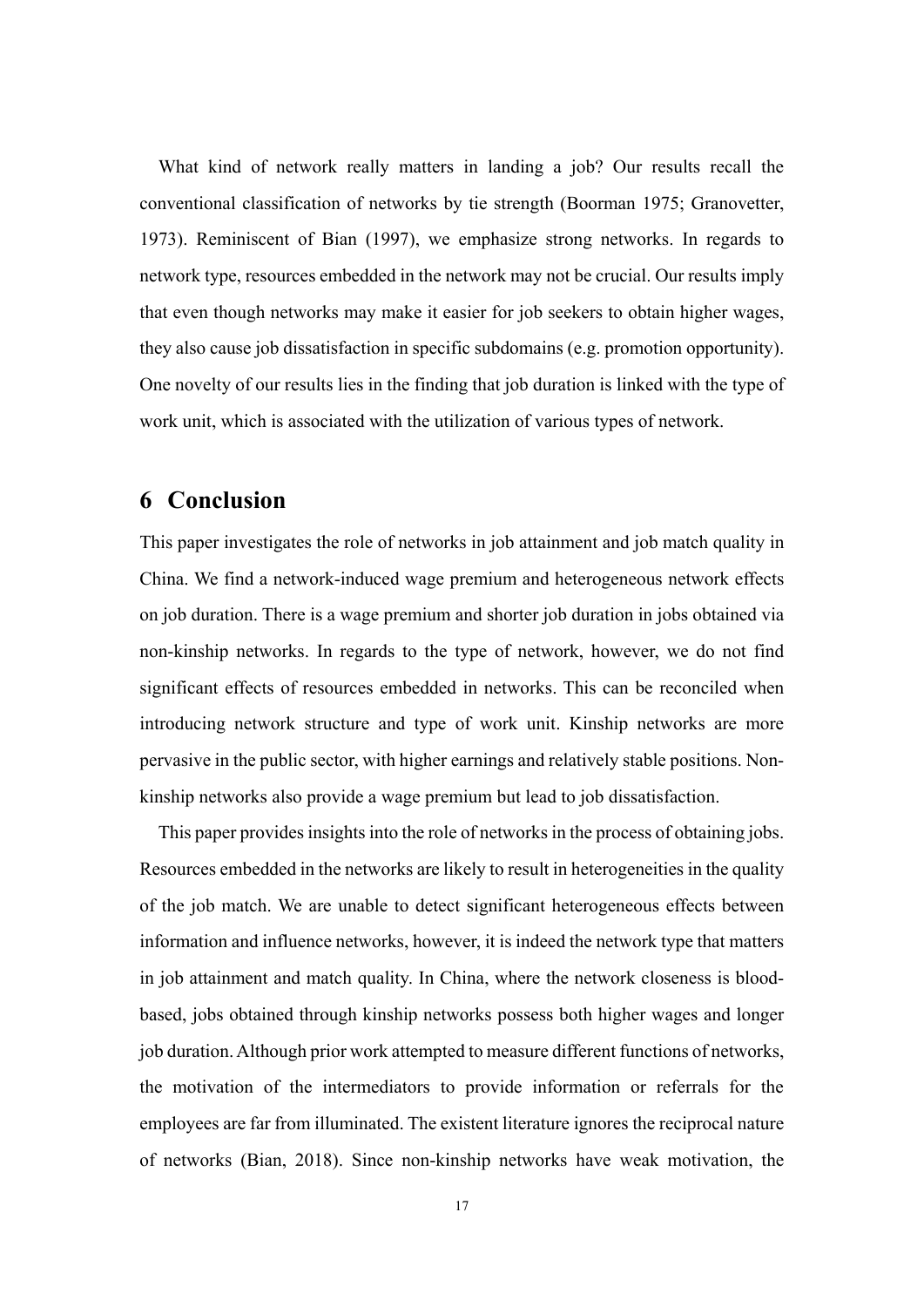information they provide or the referrals they make may not make a huge difference. One key insight from our study is that when studying the networks the labor market matters. Additionally, although the networks provide a wage premium, they also lead to job dissatisfaction, especially in regards to promotion opportunity. As Chinese job seekers are more concerned with fringe benefits and workload when networks are mobilized, this paper responds to Xiong et al. (2017)'s call for future research on social networks and their impacts on better jobs with a special look at nonpecuniary domains (e.g. job freedom and promotion) rather than focusing only on wages.

## Acknowledgments

We are very grateful to the Center for Social Science Survey at Sun Yat-Sen University, Guangzhou, for providing the data from its China Labour-Force Dynamics Survey (CLDS, about which more information is available at http://css.sysu.edu.cn). We also thank AiMi Academic Services (www.aimieditor.com) for English language editing and review services. The opinions expressed are the authors' alone.

## **References**

- Bian, Y. (1994). Guanxi and the allocation of urban jobs in China. *The China Quarterly*, *140*, 971-999.
- Bian, Y. (1997). Bringing strong ties back in: Indirect ties, network bridges, and job searches in China. *American Sociological Review*, 62(3), 366-385.
- Bian, Y. (2018). The prevalence and the increasing significance of guanxi. *The China Quarterly*, 235(3), 597-621.
- Bian, Y., Huang, X., and Zhang, L. (2015). Information and favoritism: The network effect on wage income in China. *Social Networks*, 40, 129-138.
- Beaman, L. and Magruder, J. (2012). Who gets the job referral? Evidence from a social networks experiment. *American Economic Review*, 102(7), 3574-93.
- Bentolila, S., Michelacci, C., and Suarez, J. (2010). Social contacts and occupational choice. *Economica*, 77(305), 20-45.
- Boorman, S. A. (1975). A combinatiorial optimization model for transmission of job information through contact networks. *The Bell Journal of Economics*,  $6(1)$ , 216-249.
- Brown, M., Setren, E., and Topa, G. (2016). Do informal referrals lead to better matches? Evidence from a firm's employee referral system. *Journal of Labor Economics*, 34(1), 161-209.

Burks, S. V., Cowgill, B., Hoffman, M., and Housman, M. (2015). The value of hiring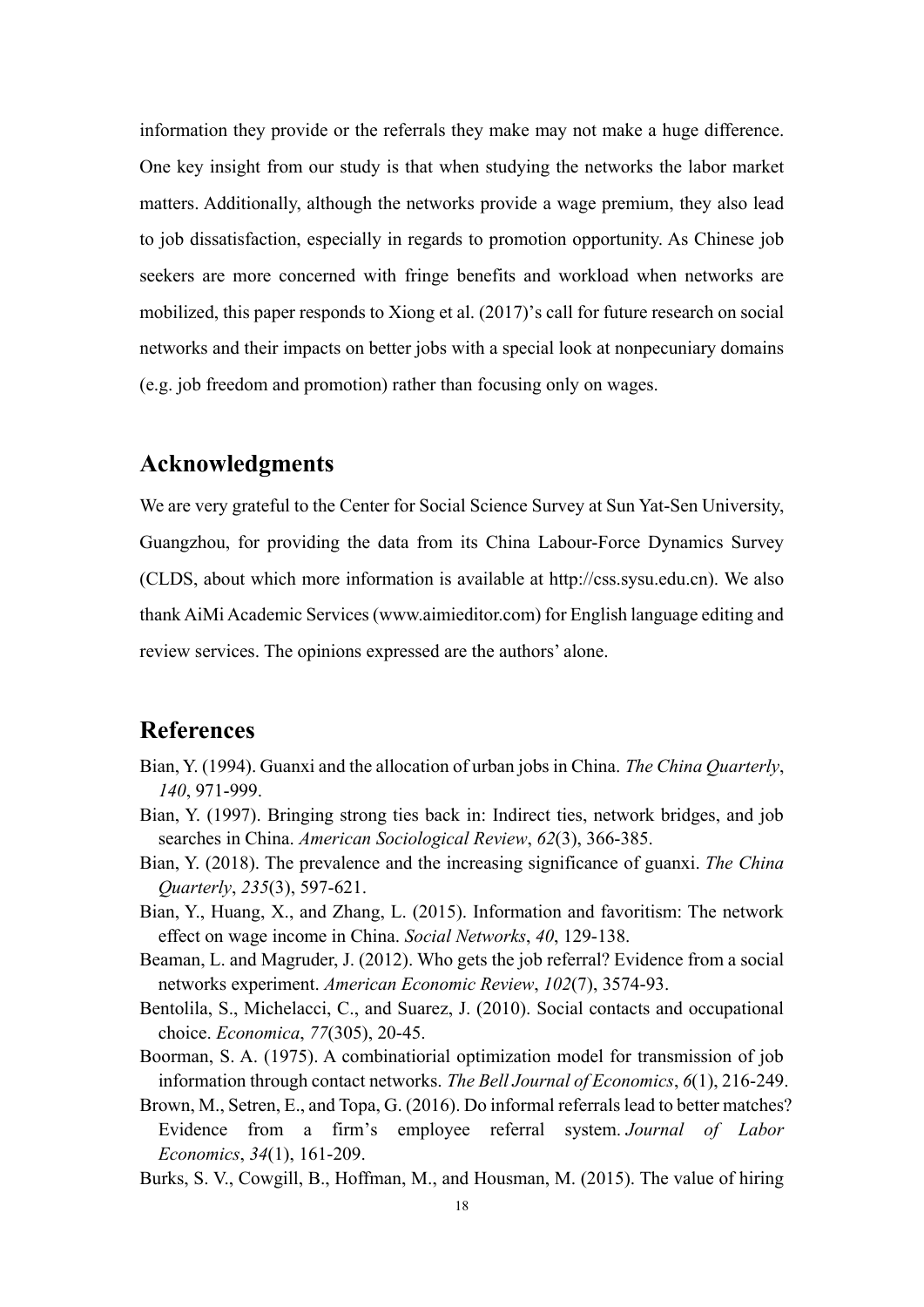through employee referrals. *The Quarterly Journal of Economics*,  $130(2)$ , 805-839.

- Cappellari, L. and Tatsiramos, K. (2015). With a little help from my friends? Quality of social networks, job finding and job match quality. *European Economic Review*, 78, 55-75.
- Centola, D. (2010). The spread of behavior in an online social network experiment. *Science*, 329(5996), 1194-1197.
- Christakis, N. A., and Fowler, J. H. (2007). The spread of obesity in a large social network over 32 years. *New England Journal of Medicine*, 357(4), 370-379.
- Dustmann, C., Glitz, A., Schönberg, U. and Brücker, H. (2016). Referral-based job search networks. *The Review of Economic Studies*, 83(2), 514-546.
- Fafchamps, M. and Labonne, J. (2017). Do politicians' relatives get better jobs? evidence from municipal elections. The Journal of Law, *Economics*, and *Drganization, 33(2), 268-300.*
- Fiori, K. L., Antonucci, T. C., and Akiyama, H. (2008). Profiles of social relations among older adults: A cross-cultural approach. *Ageing and Society*, 28(2), 203-231.
- Gagliarducci, S. and Manacorda, M. (2020). Politics in the family: Nepotism and the hiring decisions of Italian firms. *American Economic Journal: Applied Economics, 12(2), 67-95.*
- Gee, L. K., Jones, J., and Burke, M. (2017a). Social networks and labor markets: How strong ties relate to job finding on Facebook's social network. *Journal of Labor Economics*, 35(2), 485-518.
- Gee, L. K., Jones, J. J., Fariss, C. J., Burke, M., and Fowler, J. H. (2017b). The paradox of weak ties in 55 countries. *Journal of Economic Behavior & Organization*, 133, 362-372.
- Granovetter, M. S. (1973). The Strength of Weak Ties. *American Journal of Sociology*, *78*(6), 1360-1380.
- Granovetter, M. (2005). The impact of social structure on economic outcomes. *Journal of Economic Perspectives, 19(1), 33-50.*
- Heath, R. (2018). Why do firms hire using referrals? evidence from Bangladeshi garment factories. *Journal of Political Economy*, 126(4), 1691-1746.
- Hensvik, L. and Skans, O. N. (2016). Social networks, employee selection, and labor market outcomes. *Journal of Labor Economics*, 34(4), 825-867.
- Horváth, G. (2014). Occupational mismatch and social networks. *Journal of Economic Behavior & Organization, 106, 442-468.*
- Ioannides, Y. M. and Loury, L. D. (2004). Job information networks, neighborhood effects, and inequality. *Journal of Economic Literature*, 42(4), 1056-1093.
- Kramarz, F. and Skans, O. N. (2014). When strong ties are strong: Networks and youth labour market entry. *Review of Economic Studies*, 81(3), 1164-1200.
- Lin, N., Ensel, W. M., and Vaughn, J. C. (1981). Social resources and strength of ties: Structural factors in occupational status attainment. American Sociological Review, *46*(4), 393-405.
- Lu, Z., Wang, X., and Zhang P. (2012). Do Chinese state-owned enterprises pay higher wages? *Economic Research Journal*, 47(3), 28-39. (in Chinese)
- Magruder, J. R. (2010). Intergenerational networks, unemployment, and persistent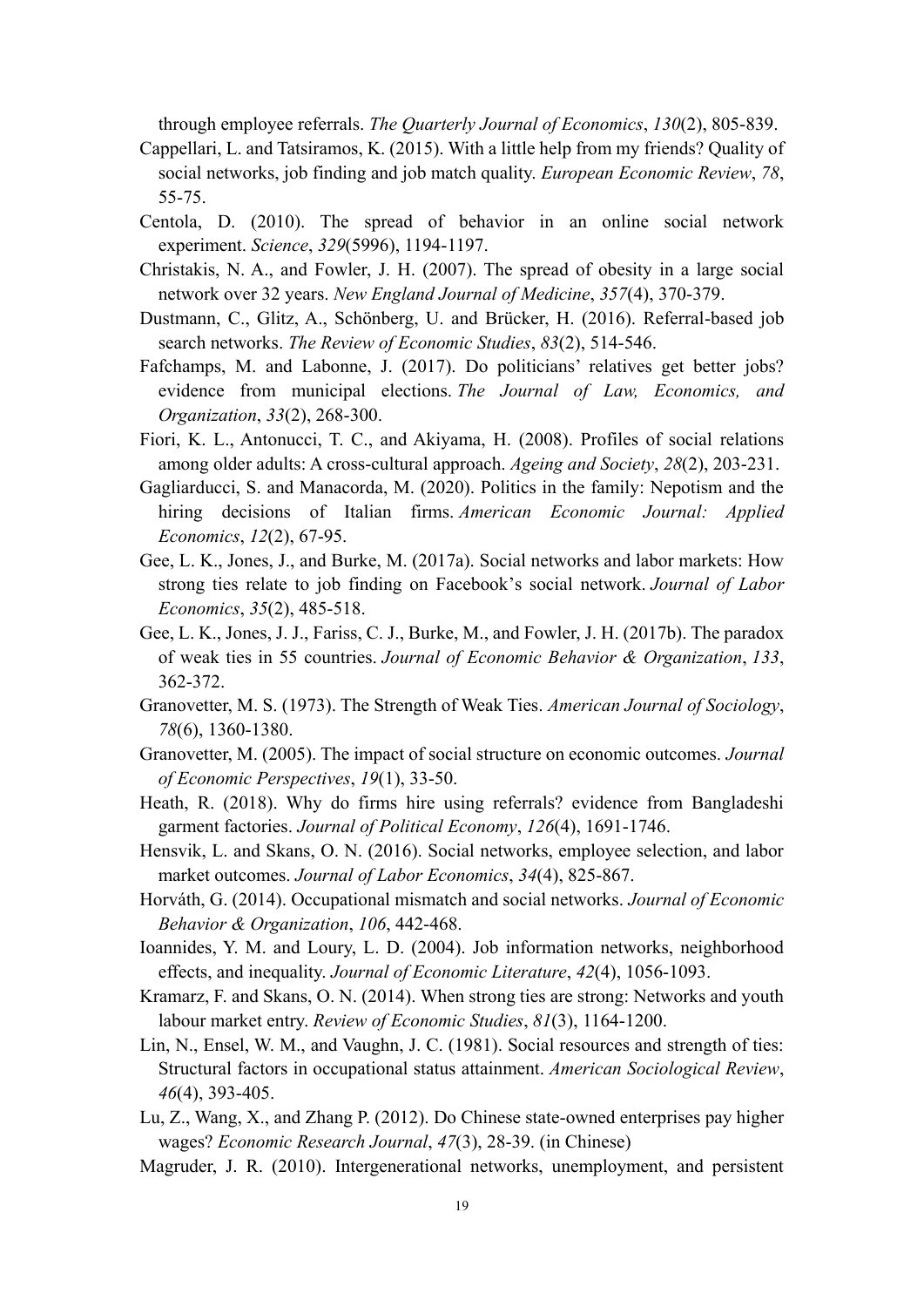inequality in South Africa. *American Economic Journal: Applied Economics*, 2(1), 62-85.

- Montgomery, J. D. (1991). Social networks and labor-market outcomes: Toward an economic analysis. *The American Economic Review*, 81(5), 1408-1418.
- Mundlak, Y. (1978). On the pooling of time series and cross section data. *Econometrica*, *46*(1), 69-85.
- Munshi, K. (2003). Networks in the modern economy: Mexican migrants in the US labor market. *The Quarterly Journal of Economics*,  $118(2)$ , 549-599.
- Nordman, C. J. and Pasquier-Doumer, L. (2015). Transitions in a West African labour market: The role of family networks. *Journal of Behavioral and Experimental Economics*, 54, 74-85.
- Pallais, A. and Sands, E. G. (2016). Why the referential treatment? Evidence from field experiments on referrals. *Journal of Political Economy*, 124(6), 1793-1828.
- Topa, G. (2011). Labor markets and referrals. In *Handbook of Social Economics* (Vol. 1. 1193-1221). North-Holland.
- Xiong, A., Li, H., Westlund, H., and Pu, Y. (2017). Social networks, job satisfaction and job searching behavior in the Chinese labor market. *China Economic Review*, 43, 1-15.
- Yakubovich, V. (2005). Weak ties, information, and influence: How workers find jobs in a local Russian labor market. *American Sociological Review*, 70(3), 408-421.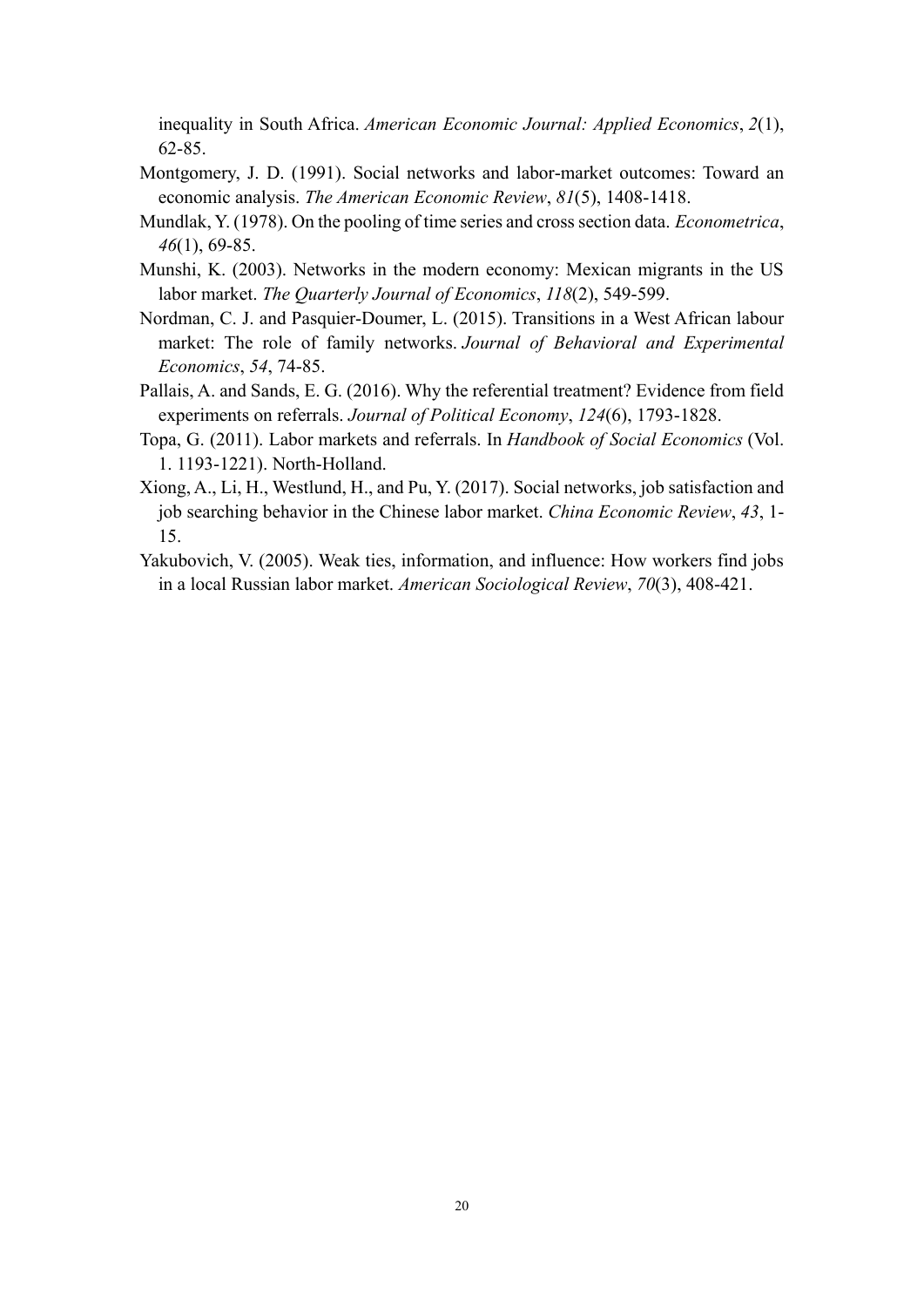## **Tables and Figures**

| Variables            | Descriptions                                                                    | Obs.  | Mean   | <b>SD</b>  |
|----------------------|---------------------------------------------------------------------------------|-------|--------|------------|
| lny                  | Log of Annual wage (yuan, 2013 ppp)                                             | 2,552 | 10.197 | 0.729      |
| <b>Networks</b>      | Obtain job through networks (Kinship or Non-<br>kinship)=1, Formal channels=0   | 2,552 | 0.482  | 0.500      |
|                      | Formal channels=0,                                                              | 2,552 | 0.518  | $\sqrt{2}$ |
| Networks             | Kinship                                                                         | 2,552 | 0.227  | $\sqrt{2}$ |
| (Categorized)        | Non-kinship                                                                     | 2,552 | 0.255  | $\sqrt{ }$ |
| Information          | Information=1, otherwise=0                                                      | 2,552 | 0.325  | 0.468      |
| Influence            | Influence=1, otherwise=0                                                        | 2,552 | 0.235  | 0.424      |
| Age                  | Age                                                                             | 2,552 | 39.9   | 9.78       |
| Gender               | Male=0, female=1                                                                | 2,552 | 0.454  | 0.498      |
| Work Unit            | Public sectors=1, Non-public sectors=0                                          | 2,552 | 0.414  | 0.493      |
| Marriage             | Married=1, unmarried=0                                                          | 2,552 | 0.872  | 0.334      |
|                      | Years of schooling                                                              |       |        |            |
| Education            | (No school=0, primary school=6, middle<br>school=9, high school=12, college=15, | 2,552 | 10.970 | 3.902      |
|                      | university=16, master=19, doctor=22)                                            |       |        |            |
| Father's education   | Years of father's schooling                                                     | 2,552 | 7.317  | 3.485      |
| Hukou                | Urban= $1$ , rural= $0$                                                         | 2,552 | 0.470  | 0.499      |
| Party membership     | Yes=1, otherwise=0                                                              | 2,552 | 0.181  | 0.385      |
| <b>Health</b> status | Very healthy=1, health=2, general=3,<br>unhealthy=4, very unhealthy=5           | 2,552 | 2.130  | 0.813      |
| Networks quantity    | No. of people providing information or help in<br>landing the job               | 2,530 | 2.218  | 2.945      |
| Hour                 | Working hours per year                                                          | 2,535 | 2082.4 | 919.6      |
| Turnover intension   | Plan in the next two years (seeking for another<br>$job=1$ , no change=0)       | 6,964 | 0.165  | 0.371      |
| Duration             | Truncated duration of the job                                                   | 6,764 | 9.04   | 7.89       |

### <span id="page-22-0"></span>Table 1 Summary Statistics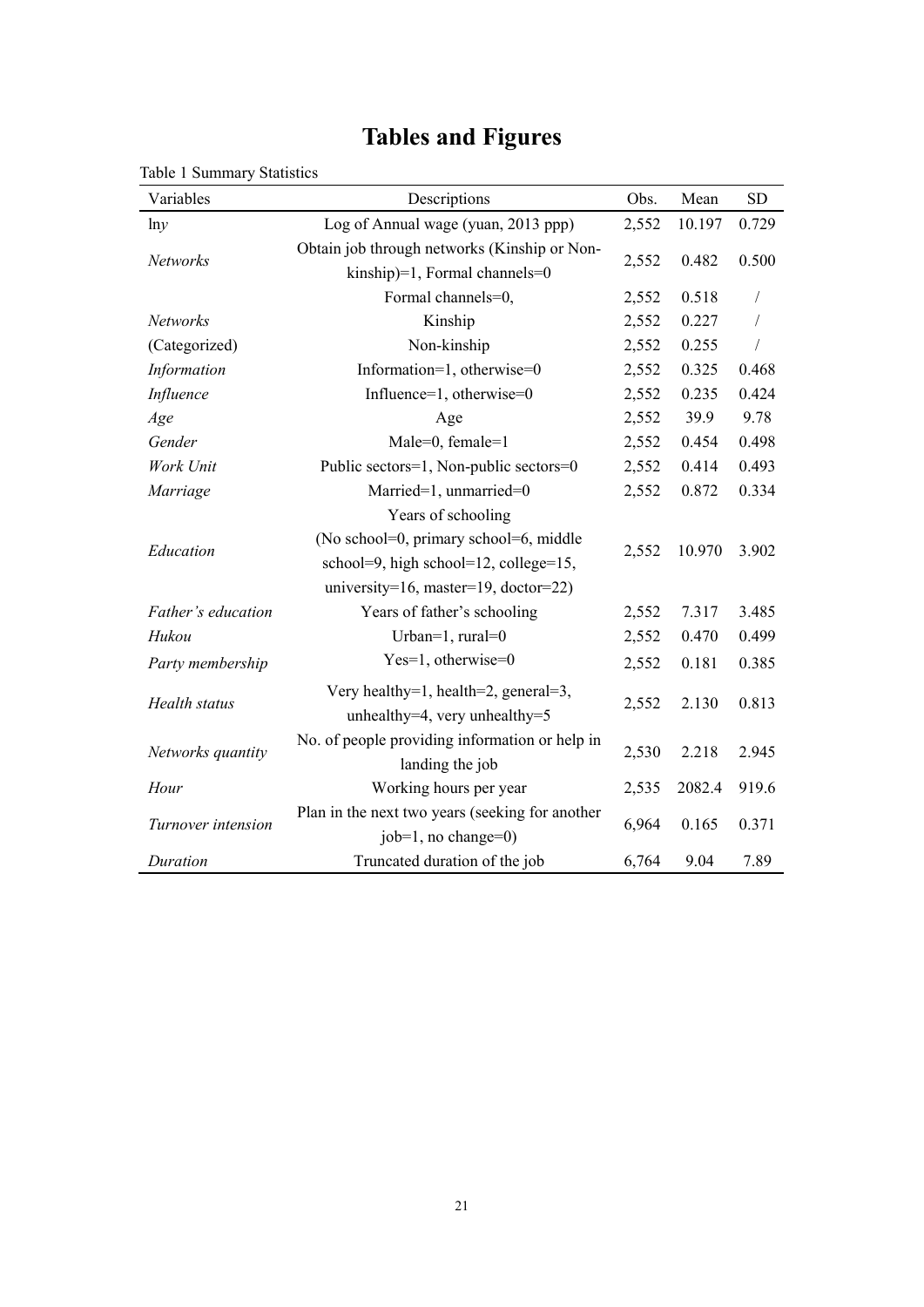|                    | (1)        | (2)                    | (3)        | (4)        | (5)        | (6)        | (7)                |
|--------------------|------------|------------------------|------------|------------|------------|------------|--------------------|
| Networks           | $0.094***$ | $0.090^{\ast\ast\ast}$ |            |            |            |            | $0.088^{\ast\ast}$ |
|                    | (0.031)    | (0.031)                |            |            |            |            | (0.043)            |
| Non-kinship        |            |                        | $0.091***$ |            | $0.085***$ |            |                    |
|                    |            |                        | (0.040)    |            | (0.041)    |            |                    |
| Kinship            |            |                        | $0.097***$ |            | $0.093***$ |            |                    |
|                    |            |                        | (0.034)    |            | (0.034)    |            |                    |
| Information        |            |                        |            | 0.048      | 0.032      |            |                    |
|                    |            |                        |            | (0.035)    | (0.034)    |            |                    |
| Influence          |            |                        |            | 0.045      | 0.017      |            |                    |
|                    |            |                        |            | (0.034)    | (0.034)    |            |                    |
| Networks quantity  |            |                        |            |            |            | $0.029*$   |                    |
|                    |            |                        |            |            |            | (0.016)    |                    |
| Quantity squared   |            |                        |            |            |            | $-0.003*$  |                    |
|                    |            |                        |            |            |            | (0.002)    |                    |
| Individual/Year FE | <b>YES</b> | <b>YES</b>             | <b>YES</b> | <b>YES</b> | <b>YES</b> | <b>YES</b> | <b>YES</b>         |
| Controls           | <b>YES</b> | <b>YES</b>             | <b>YES</b> | <b>YES</b> | <b>YES</b> | <b>YES</b> | <b>YES</b>         |
| $\boldsymbol{N}$   | 2552       | 2552                   | 2552       | 2552       | 2552       | 2530       | 2535               |
| Adj. $R^2$         | 0.154      |                        | 0.154      | 0.148      | 0.154      | 0.150      | 0.129              |

<span id="page-23-0"></span>Table 2 The Effects of Networks on Wages

Notes: Column 2 is estimated by the correlated random effects developed by Mundlak (1978). For column 7, the dependent variable is hourly wage. Robust standard errors in parentheses.  $* p<0.1$ ,  $** p<0.05$ ,  $*** p<0.01$ .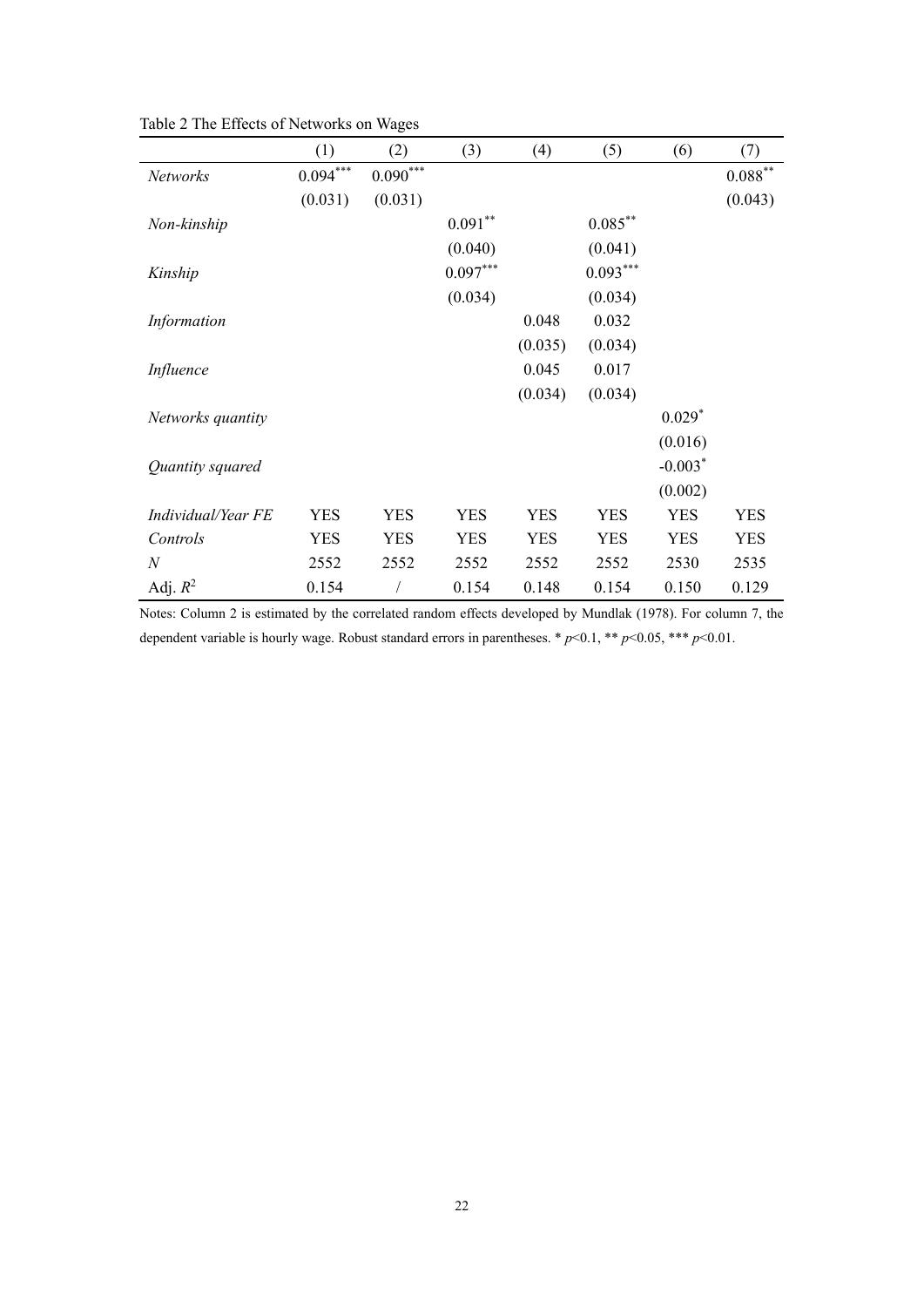|                | (1)           | (2)             | (3)         | (4)            | (5)           | (6)         | (7)         |
|----------------|---------------|-----------------|-------------|----------------|---------------|-------------|-------------|
| Networks       | 0.084         | 0.074           | 0.081       | 0.0967         | 0.082         | $-0.084$    | $-0.080$    |
|                | (0.062)       | (0.063)         | (0.062)     | (0.0613)       | (0.063)       | (0.056)     | (0.054)     |
| Unit           | $-0.672***$   | $-0.739***$     | $-0.728***$ | $-0.6909***$   | $-0.731***$   | $0.721***$  | $0.668***$  |
|                | (0.093)       | (0.094)         | (0.094)     | (0.0934)       | (0.097)       | (0.080)     | (0.079)     |
| Education      | $-0.028***$   | $-0.023**$      | $-0.025***$ | $-0.0296***$   | $-0.026**$    | $0.036***$  | $0.028***$  |
|                | (0.010)       | (0.010)         | (0.010)     | (0.0097)       | (0.010)       | (0.009)     | (0.009)     |
| Age            | $-0.470***$   | $-0.508***$     | $-0.488***$ | $-0.4425***$   | $-0.490***$   | $0.403***$  | $0.423***$  |
|                | (0.024)       | (0.025)         | (0.024)     | (0.0245)       | (0.027)       | (0.024)     | (0.023)     |
| Age            | $0.006^{***}$ | $0.006^{***}\,$ | $0.006***$  | $0.0052***$    | $0.006***$    | $-0.005***$ | $-0.005***$ |
| squared        | (0.000)       | (0.000)         | (0.000)     | (0.0003)       | (0.000)       | (0.000)     | (0.000)     |
| Marriage       | $0.232**$     | $0.226***$      | $0.239**$   | $0.2491**$     | $0.239**$     | $-0.054$    | $-0.116$    |
|                | (0.096)       | (0.096)         | (0.096)     | (0.0990)       | (0.097)       | (0.085)     | (0.083)     |
| Gender         | $1.053***$    | $1.088***$      | $1.080***$  | $1.0496***$    | $1.084***$    | $-0.890***$ | $-0.919***$ |
|                | (0.067)       | (0.067)         | (0.067)     | (0.0662)       | (0.071)       | (0.059)     | (0.058)     |
| Father         | $-0.001$      | $-0.001$        | $-0.001$    | $-0.0012$      | $-0.001$      | $-0.003$    | 0.001       |
| education      | (0.011)       | (0.011)         | (0.011)     | (0.0105)       | (0.011)       | (0.010)     | (0.010)     |
| Hukou          | $0.190**$     | $0.188***$      | $0.188***$  | $0.1989**$     | $0.189**$     | $-0.139*$   | $-0.141*$   |
|                | (0.086)       | (0.087)         | (0.087)     | (0.0895)       | (0.087)       | (0.076)     | (0.074)     |
| Party          | $-0.881***$   | $-0.890***$     | $-0.890***$ | $-0.8771***$   | $-0.890***$   | $0.767***$  | $0.695***$  |
|                | (0.170)       | (0.171)         | (0.171)     | (0.1613)       | (0.171)       | (0.132)     | (0.134)     |
| Health         | $0.184***$    | $0.183***$      | $0.184***$  | $0.1898***$    | $0.185***$    | $-0.172***$ | $-0.163***$ |
|                | (0.035)       | (0.035)         | (0.035)     | (0.0351)       | (0.036)       | (0.032)     | (0.031)     |
| Constant       | 4.485***      | $4.772***$      | 4.704***    | $\sqrt{2}$     | $4.740***$    | $-3.961***$ | $-4.422***$ |
|                | (0.505)       | (0.506)         | (0.507)     | $\overline{1}$ | (0.554)       | (0.490)     | (0.460)     |
| Province       | <b>YES</b>    | <b>YES</b>      | <b>YES</b>  | <b>YES</b>     | <b>YES</b>    | <b>YES</b>  | <b>YES</b>  |
| <b>Scalars</b> |               | $\ln p$         | Gamma       |                | Gamma         | ln sig      | ln gam      |
|                |               | $0.195***$      | $0.031***$  |                | $0.031^{***}$ | $0.340***$  | $-0.316***$ |
|                |               | (0.024)         | (0.005)     |                | (0.006)       | (0.022)     | (0.024)     |
|                |               |                 |             |                | $ln$ the      |             |             |
|                |               |                 |             |                | $-4.014$      |             |             |
|                |               |                 |             |                | (6.225)       |             |             |
| ${\bf N}$      | 6764          | 6764            | 6764        | 6764           | 6764          | 6764        | 6764        |
| L.L.           | $-3484.5$     | $-3453.1$       | $-3467.2$   | $-8972.2$      | $-3467.2$     | $-3465.4$   | $-3455.4$   |

<span id="page-24-0"></span>Table 3 The Effects of Networks on Job Duration

Notes: The mean and median exit time is 9 and 6 years, respectively. The observation of those who have exited the job market before 2014 is 1,177. The dependent variable is hazard ratio in columns 1-5 and job duration in columns 6-7. Robust standard errors in parentheses. \*  $p$  < 0.1, \*\*  $p$  < 0.05, \*\*\*  $p$  < 0.01.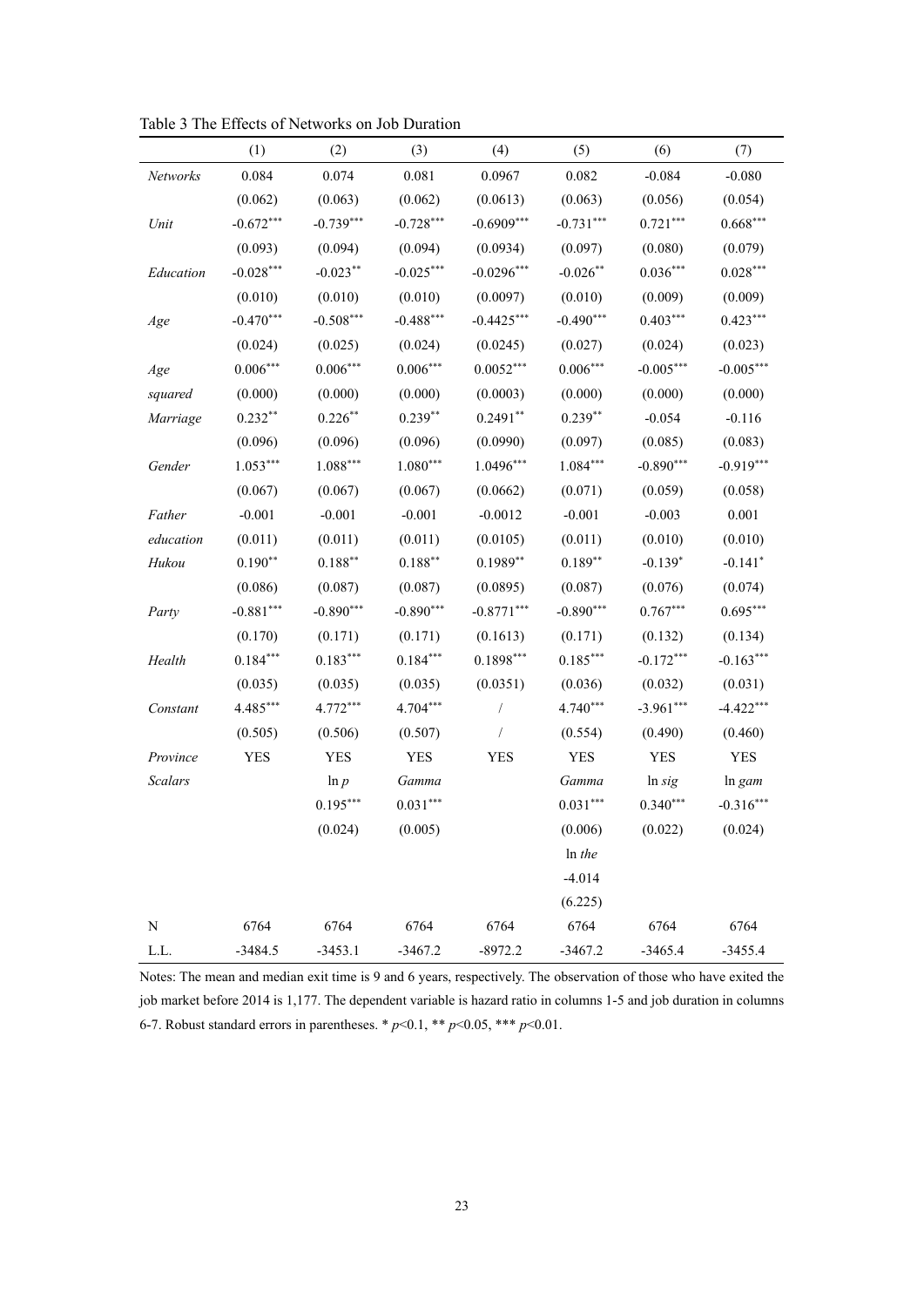|                | (1)        | (2)        | (3)        | (4)        | (5)        | (6)         | (7)         |
|----------------|------------|------------|------------|------------|------------|-------------|-------------|
| Non-kinship    | $0.222***$ | $0.225***$ | $0.232***$ | $0.236***$ | $0.235***$ | $-0.210***$ | $-0.206***$ |
|                | (0.075)    | (0.075)    | (0.075)    | (0.074)    | (0.076)    | (0.069)     | (0.066)     |
| Kinship        | $-0.024$   | $-0.042$   | $-0.035$   | $-0.011$   | $-0.035$   | 0.015       | 0.017       |
|                | (0.072)    | (0.072)    | (0.072)    | (0.071)    | (0.073)    | (0.065)     | (0.062)     |
| Controls       | <b>YES</b> | <b>YES</b> | <b>YES</b> | YES        | <b>YES</b> | YES         | <b>YES</b>  |
| <b>Scalars</b> |            | $\ln p$    | Gamma      |            | Gamma      | ln sig      | $ln\ gamma$ |
|                |            | $0.197***$ | $0.031***$ |            | $0.032***$ | $0.338***$  | $-0.318***$ |
|                |            | (0.024)    | (0.005)    |            | (0.006)    | (0.022)     | (0.024)     |
|                |            |            |            |            | $ln$ the   |             |             |
|                |            |            |            |            | $-3.741$   |             |             |
|                |            |            |            |            | (4.374)    |             |             |
| N              | 6764       | 6764       | 6764       | 6764       | 6764       | 6764        | 6764        |
| L.L.           | $-3479.6$  | $-3447.3$  | $-3461.4$  | $-8967.2$  | $-3461.4$  | $-3460.7$   | $-3450.2$   |

<span id="page-25-0"></span>Table 4 The Effects of Network Types on Job Duration

Notes: Dependent variable is hazard ratio in columns 1-5 and job duration in columns 6-7. Robust standard errors in parentheses. \*\*\*  $p<0.01$ .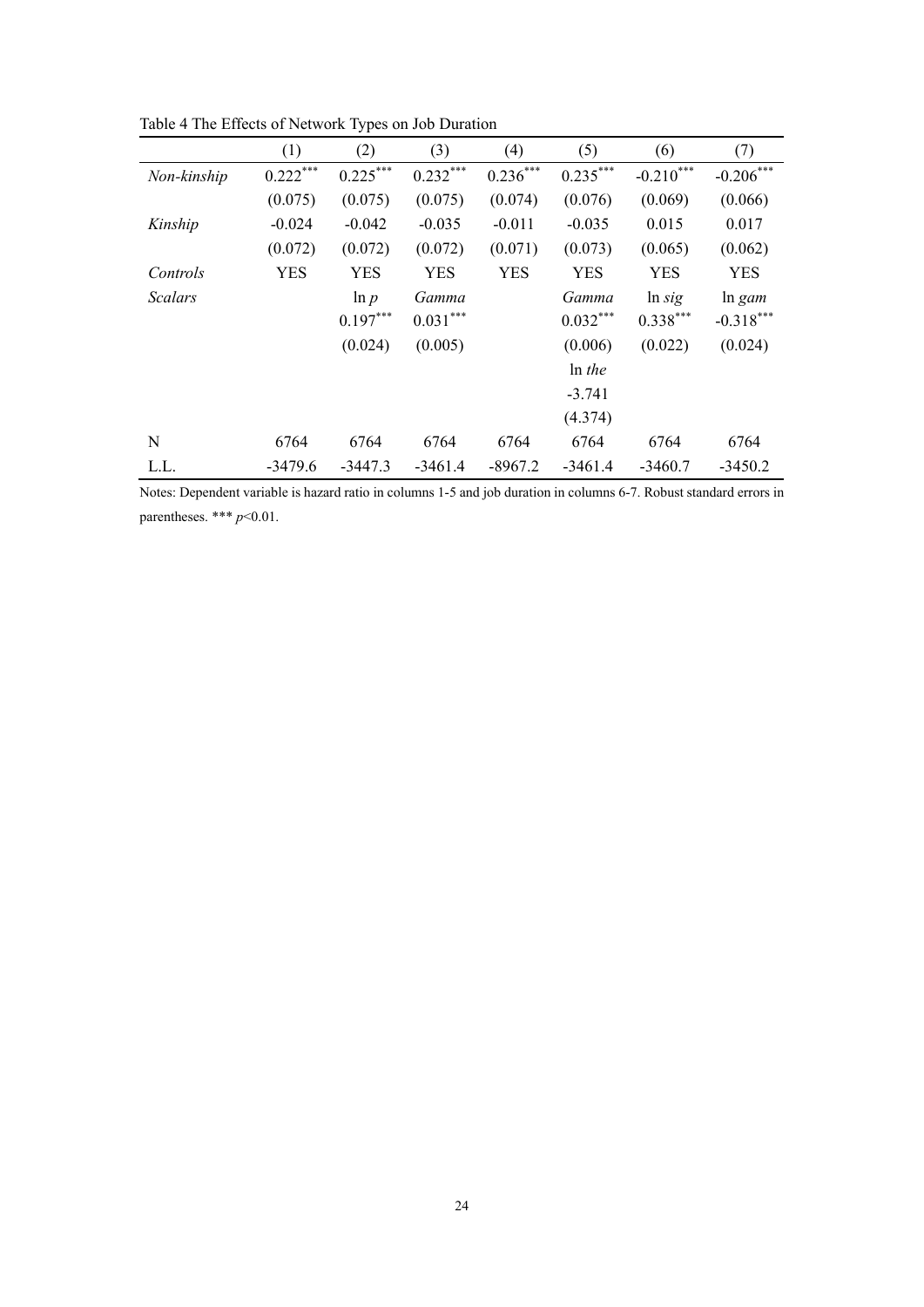|                | (1)        | (2)        | (3)        | (4)        | (5)        | (6)                   | (7)         |
|----------------|------------|------------|------------|------------|------------|-----------------------|-------------|
| Non-kinship    | $0.196***$ | $0.197***$ | $0.203***$ | $0.207***$ | $0.207***$ | $-0.174***$           | $-0.176***$ |
|                | (0.078)    | (0.078)    | (0.078)    | (0.077)    | (0.080)    | (0.073)               | (0.069)     |
| Kinship        | $-0.040$   | $-0.059$   | $-0.053$   | $-0.028$   | $-0.052$   | 0.039                 | 0.037       |
|                | (0.074)    | (0.075)    | (0.075)    | (0.073)    | (0.075)    | (0.068)               | (0.065)     |
| Information    | 0.102      | 0.113      | 0.114      | 0.110      | 0.118      | $-0.124$ <sup>*</sup> | $-0.118*$   |
|                | (0.071)    | (0.071)    | (0.071)    | (0.069)    | (0.072)    | (0.065)               | (0.062)     |
| Influence      | 0.044      | 0.051      | 0.052      | 0.051      | 0.052      | $-0.065$              | $-0.047$    |
|                | (0.081)    | (0.081)    | (0.081)    | (0.079)    | (0.082)    | (0.075)               | (0.072)     |
| Controls       | <b>YES</b> | <b>YES</b> | <b>YES</b> | <b>YES</b> | <b>YES</b> | <b>YES</b>            | <b>YES</b>  |
| <b>Scalars</b> |            | $\ln p$    | Gamma      |            | Gamma      | ln sig                | ln gam      |
|                |            | $0.198***$ | $0.032***$ |            | $0.033***$ | $0.337***$            | $-0.320***$ |
|                |            | (0.024)    | (0.005)    |            | (0.006)    | (0.022)               | (0.024)     |
|                |            |            |            |            | $ln$ the   |                       |             |
|                |            |            |            |            | $-3.257$   |                       |             |
|                |            |            |            |            | (2.709)    |                       |             |
| $\mathbf N$    | 6764       | 6764       | 6764       | 6764       | 6764       | 6764                  | 6764        |
| L.L.           | $-3478.5$  | $-3446.0$  | $-3460.1$  | $-8966.1$  | $-3460.0$  | $-3458.9$             | $-3448.4$   |

<span id="page-26-0"></span>Table 5 The Effects of Embedded Resources on Job Duration

Notes: Dependent variable is hazard ratio in columns 1-5 and job duration in columns 6-7. Robust standard errors in parentheses. \*  $p<0.1$ , \*\*  $p<0.05$ , \*\*\*  $p<0.01$ .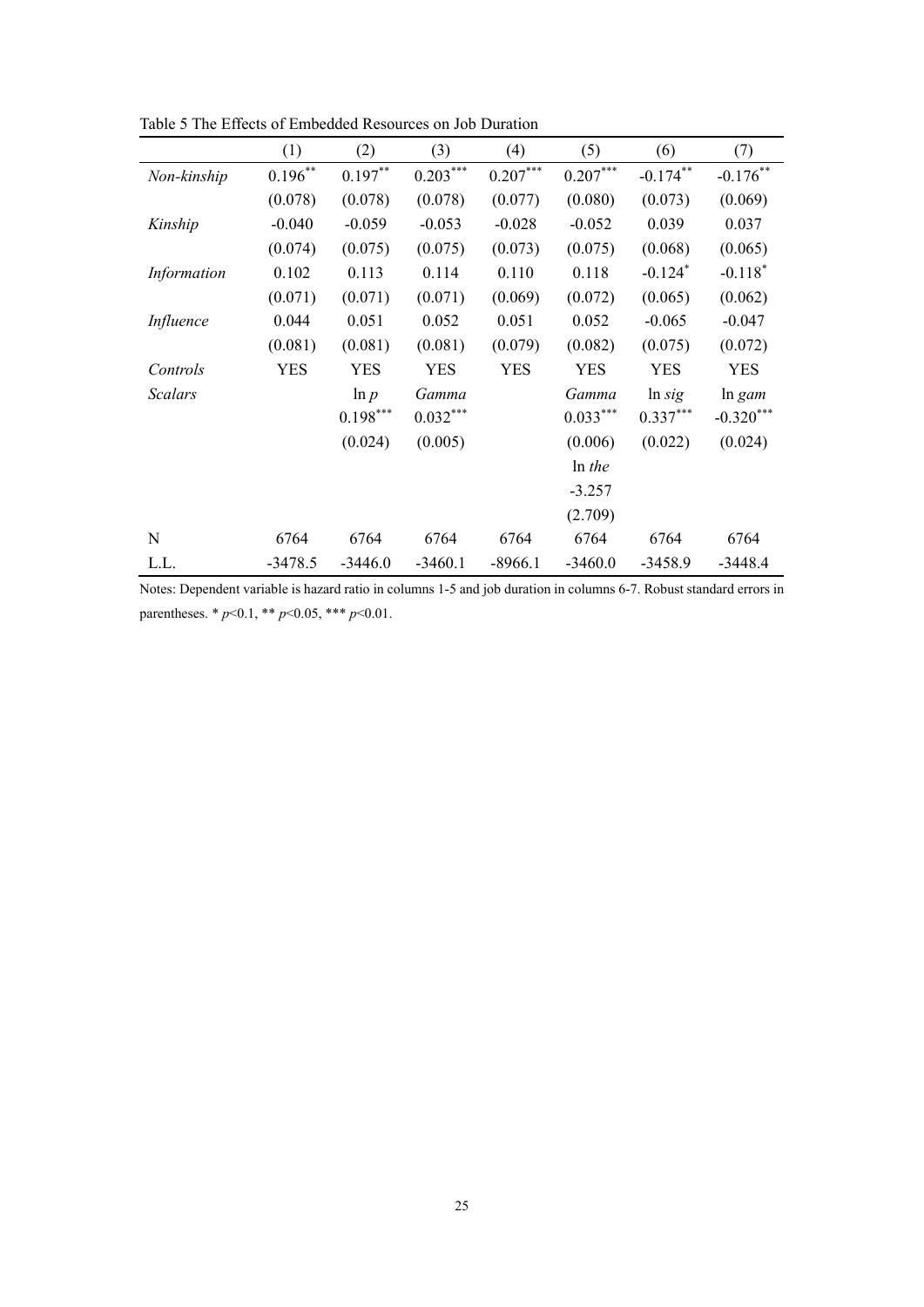| raone o comparison or $\mathbf{r}$ | (1)     | (2)        | (3)     | (4)                 |
|------------------------------------|---------|------------|---------|---------------------|
| Sample                             | Full    | Non-public | Public  | Non-public - Public |
| Variables                          | sample  | sectors    | sectors |                     |
| In Annual wage                     | 10.066  | 9.938      | 10.334  | $-0.397***$         |
| (yuan)                             | (0.893) | (0.901)    | (0.814) | (0.020)             |
| In Hourly wage                     | 2.600   | 2.383      | 3.047   | $-0.665***$         |
| (yuan)                             | (1.120) | (1.103)    | (1.020) | (0.024)             |
| Annual working                     | 2093    | 2237       | 1680    | 557***              |
| <i>hours</i> (hours)               | (1096)  | (1145)     | (810)   | (22.6)              |
| Duration                           | 9.506   | 7.930      | 13.610  | $-5.680***$         |
| (year)                             | (8.222) | (7.348)    | (8.930) | (0.191)             |
| Kinship                            | 0.565   | 0.516      | 0.736   | $-0.219***$         |
|                                    | (0.496) | (0.500)    | (0.441) | (0.012)             |
| Edu                                | 9.685   | 8.663      | 11.992  | $-3.328***$         |
| (year)                             | (4.195) | (4.013)    | (3.646) | (0.062)             |

<span id="page-27-0"></span>Table 6 Comparison of Key Variables Between Public and Non-public Sectors

Notes: Standard errors in parentheses of the mean in columns 1-3, standard errors of the t-test in parentheses in column 4. \*\*\*  $p<0.01$ .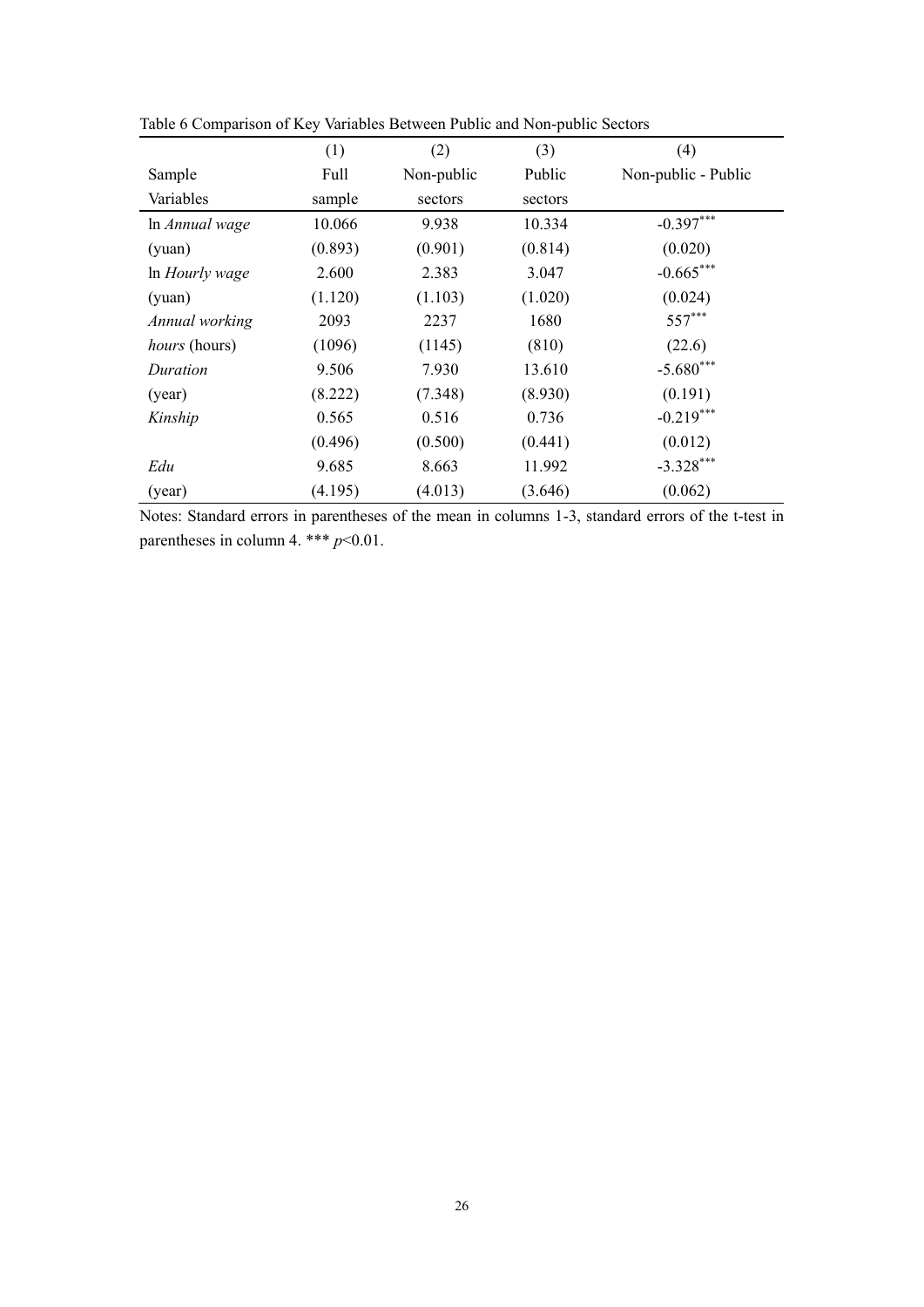|                    | (1)        | (2)        | (3)        | (4)        |
|--------------------|------------|------------|------------|------------|
| <b>Networks</b>    | $0.045***$ |            |            |            |
|                    | (0.016)    |            |            |            |
| Non-kinship        |            | 0.019      |            | 0.020      |
|                    |            | (0.020)    |            | (0.020)    |
| Kinship            |            | $0.064***$ |            | $0.064***$ |
|                    |            | (0.017)    |            | (0.018)    |
| Information        |            |            | 0.012      | 0.006      |
|                    |            |            | (0.018)    | (0.018)    |
| Influence          |            |            | 0.008      | $-0.003$   |
|                    |            |            | (0.020)    | (0.020)    |
| Controls           | <b>YES</b> | <b>YES</b> | <b>YES</b> | <b>YES</b> |
| Individual/Year FE | YES        | <b>YES</b> | <b>YES</b> | <b>YES</b> |
| N                  | 2552       | 2552       | 2552       | 2552       |
| Adj. $R^2$         | 0.011      | 0.014      | 0.004      | 0.014      |

<span id="page-28-0"></span>Table 7 The Effects of Networks on Types of Work Unit

Notes: Robust standard errors in parentheses. \*\*\* *p*<0.01.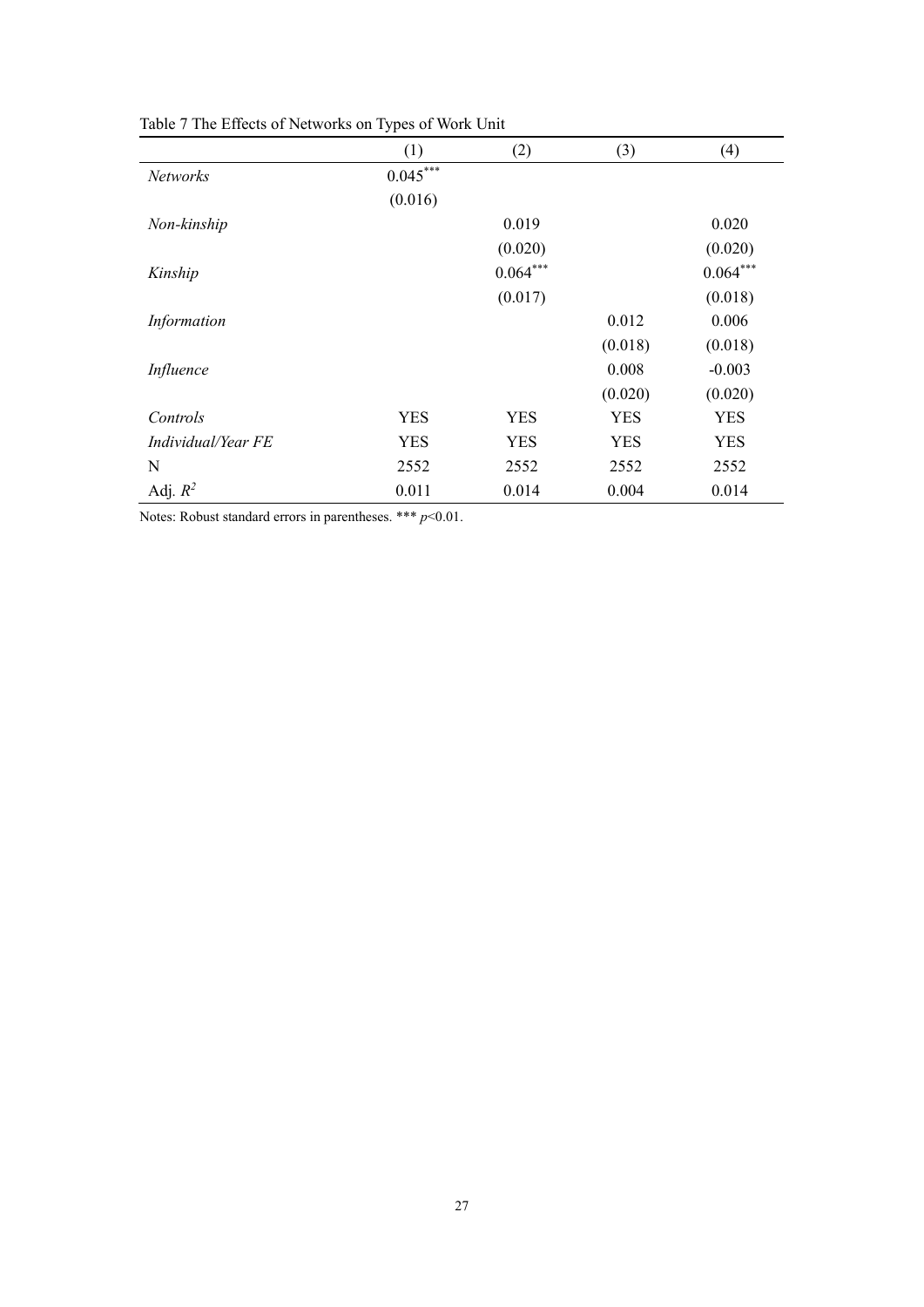|                    | (1)        | (2)        | (3)        | (4)        |
|--------------------|------------|------------|------------|------------|
| Networks           | 0.015      |            |            |            |
|                    | (0.015)    |            |            |            |
| Non-kinship        |            | $0.040**$  |            | $0.040**$  |
|                    |            | (0.020)    |            | (0.020)    |
| Kinship            |            | $-0.002$   |            | $-0.002$   |
|                    |            | (0.016)    |            | (0.016)    |
| Information        |            |            | 0.015      | 0.010      |
|                    |            |            | (0.014)    | (0.014)    |
| Influence          |            |            | 0.002      | $-0.005$   |
|                    |            |            | (0.015)    | (0.016)    |
| Controls           | <b>YES</b> | <b>YES</b> | <b>YES</b> | <b>YES</b> |
| Individual/Year FE | <b>YES</b> | <b>YES</b> | <b>YES</b> | YES        |
| N                  | 6964       | 6964       | 6964       | 6964       |
| Adj./Pseudo $R^2$  | 0.039      | 0.040      | 0.039      | 0.040      |

<span id="page-29-0"></span>Table 8 The Effects of Network Types and Embedded Resources on Labor Turnover Intension

Notes: Robust standard errors in parentheses. \*\* *p*<0.05.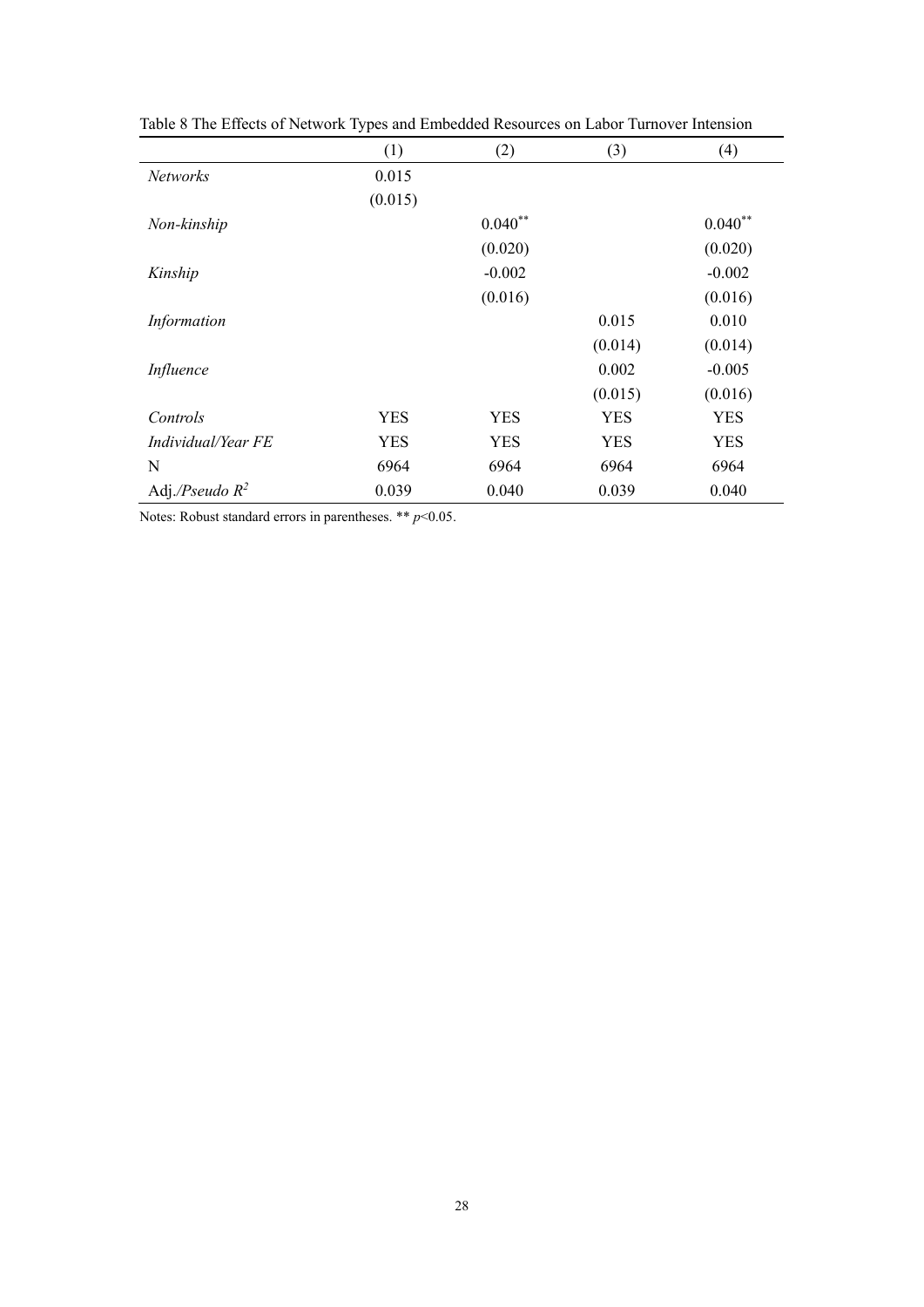|             | (1)        | (2)         | (3)         | (4)        | (5)        | (6)        | (7)        | (8)                   | (9)        | (10)        |
|-------------|------------|-------------|-------------|------------|------------|------------|------------|-----------------------|------------|-------------|
|             | Prom.      | Abil.       | Inco.       | Resp.      | Safe       | Time       | Inte.      | Coop.                 | Opin.      | Over.       |
| Part A      |            |             |             |            |            |            |            |                       |            |             |
| Non-kinship | $0.061*$   | $-0.015$    | $0.054*$    | $-0.021$   | $-0.031$   | $-0.003$   | 0.012      | $-0.053**$            | 0.006      | $-0.019$    |
|             | (0.035)    | (0.023)     | (0.028)     | (0.022)    | (0.024)    | (0.027)    | (0.028)    | (0.023)               | (0.027)    | (0.022)     |
| kinship     | $0.070**$  | $0.042***$  | 0.038       | 0.026      | 0.014      | 0.015      | 0.021      | 0.023                 | $0.045$ ** | 0.022       |
|             | (0.029)    | (0.021)     | (0.025)     | (0.020)    | (0.022)    | (0.023)    | (0.025)    | (0.021)               | (0.023)    | (0.020)     |
| Part B      |            |             |             |            |            |            |            |                       |            |             |
| Information | 0.028      | 0.018       | 0.009       | 0.027      | 0.005      | 0.025      | 0.040      | 0.026                 | 0.034      | 0.016       |
|             | (0.028)    | (0.020)     | (0.024)     | (0.020)    | (0.021)    | (0.023)    | (0.024)    | (0.020)               | (0.023)    | (0.019)     |
| Influence   | 0.031      | $-0.052$ ** | $-0.054$ ** | $-0.034$   | $-0.015$   | $-0.030$   | $-0.040$   | $-0.042$ <sup>*</sup> | 0.003      | $-0.078***$ |
|             | (0.033)    | (0.023)     | (0.027)     | (0.022)    | (0.024)    | (0.026)    | (0.027)    | (0.023)               | (0.026)    | 0.021)      |
| Controls    | <b>YES</b> | <b>YES</b>  | <b>YES</b>  | <b>YES</b> | <b>YES</b> | <b>YES</b> | <b>YES</b> | <b>YES</b>            | <b>YES</b> | <b>YES</b>  |
| N           | 5377       | 7975        | 8640        | 8131       | 8559       | 8550       | 7827       | 7688                  | 7347       | 8584        |

Table 9 The Effects of Network Types and Embedded Resources on Different Domains of Job Satisfaction

<span id="page-30-0"></span>Notes: The dependent variables are (1) promotion opportunity, (2) utilization of ability and skills, (3) income, (4) whether others respect the work, (5) safety, (6) working time, (7) interest in the work, (8) satisfaction of coworkers, (9) freedom of expressing opinions and (10) overall job satisfaction. Robust standard errors in parentheses. \*  $p<0.1$ , \*\*  $p<0.05$ , \*\*\*  $p<0.01$ .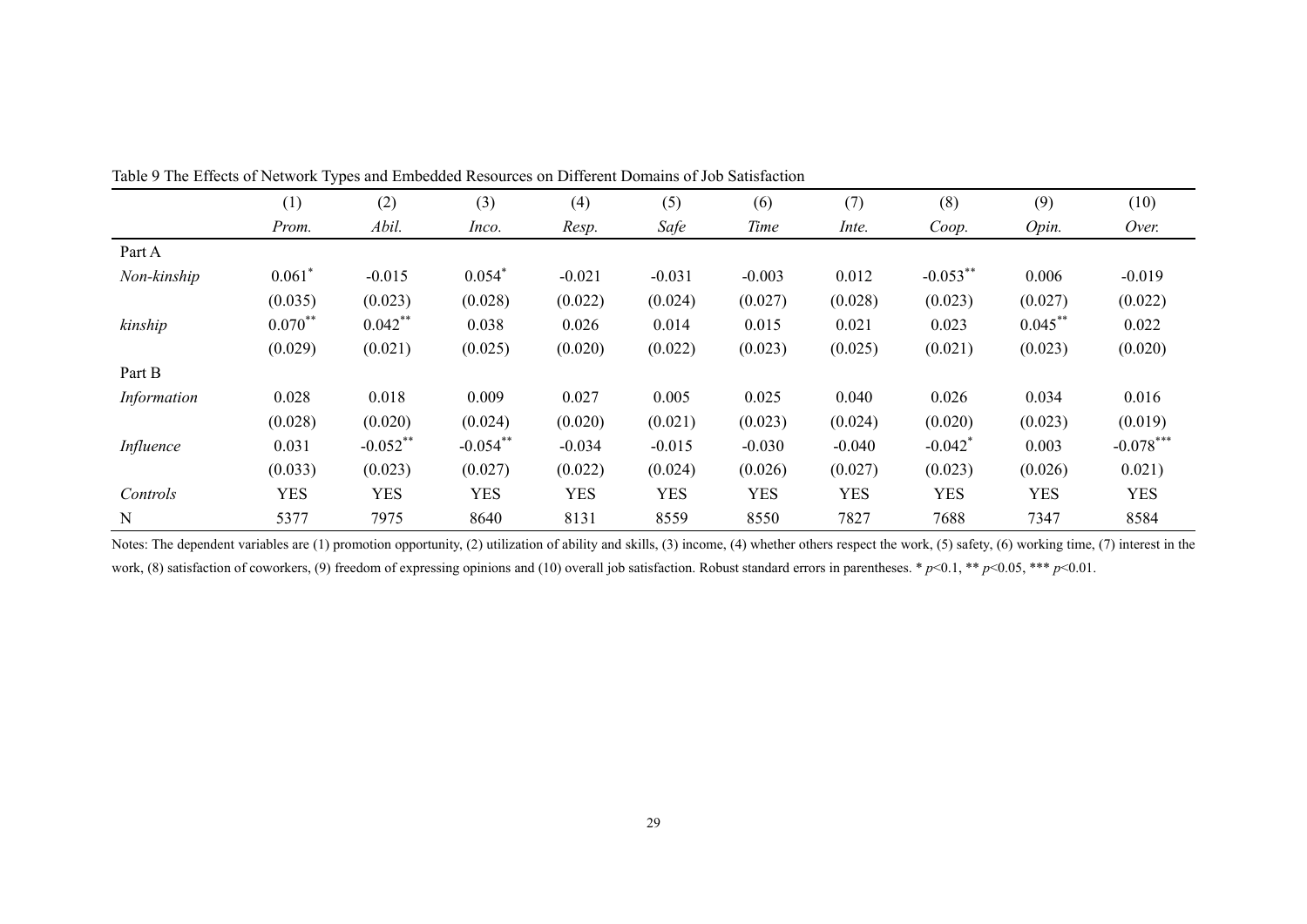



Figure 1 The Effect of Networks on Job Duration

<span id="page-31-0"></span>Notes: Kaplan-Meier survival curves and smoothed hazard estimates are plotted for those who obtain jobs through networks and formal channels.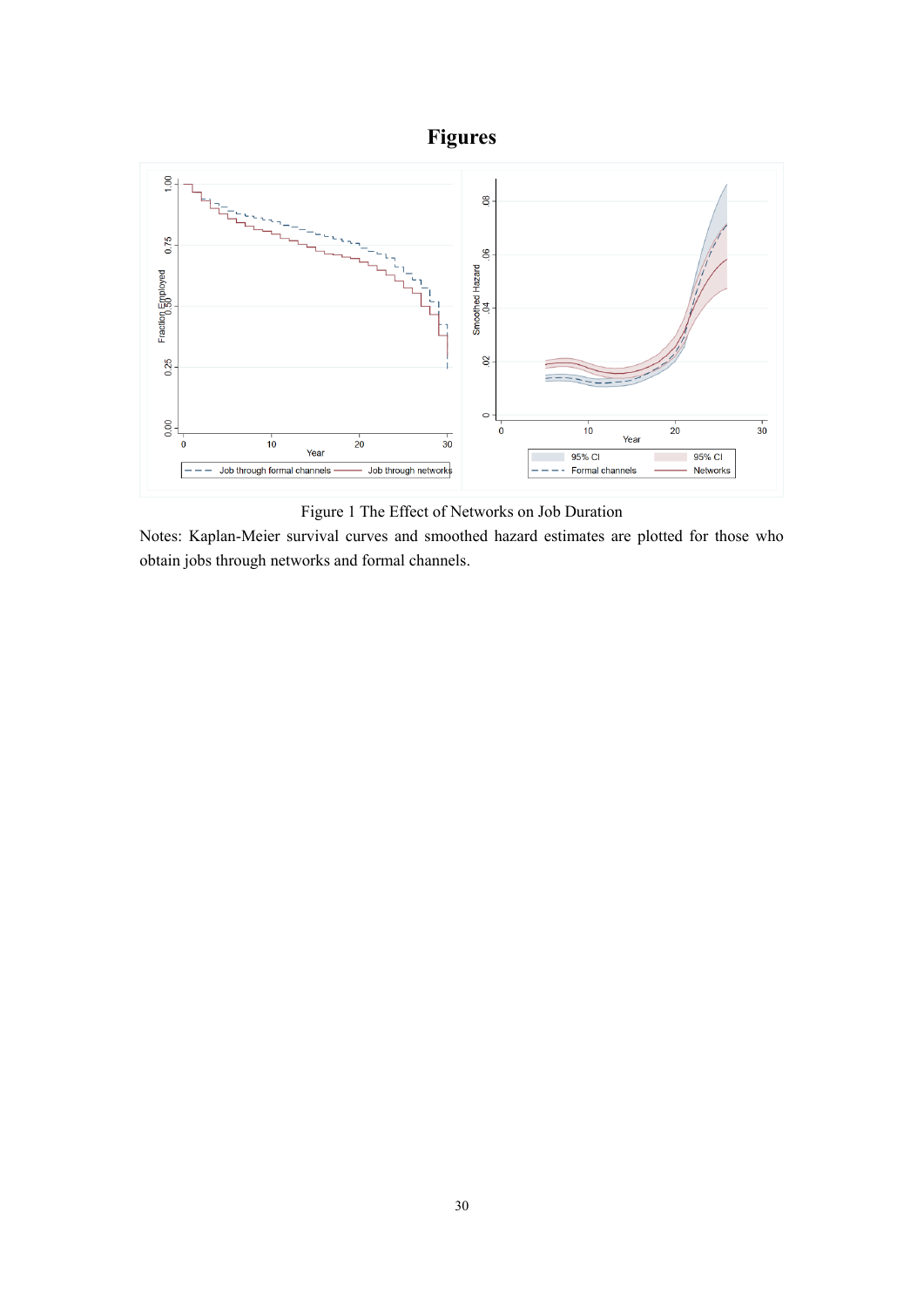

Figure 2 The Effect of Network Types on Job Duration

<span id="page-32-0"></span>Notes: Kaplan-Meier survival curves are plotted for those who obtain jobs through Kinship, Nonkinship, and formal channels.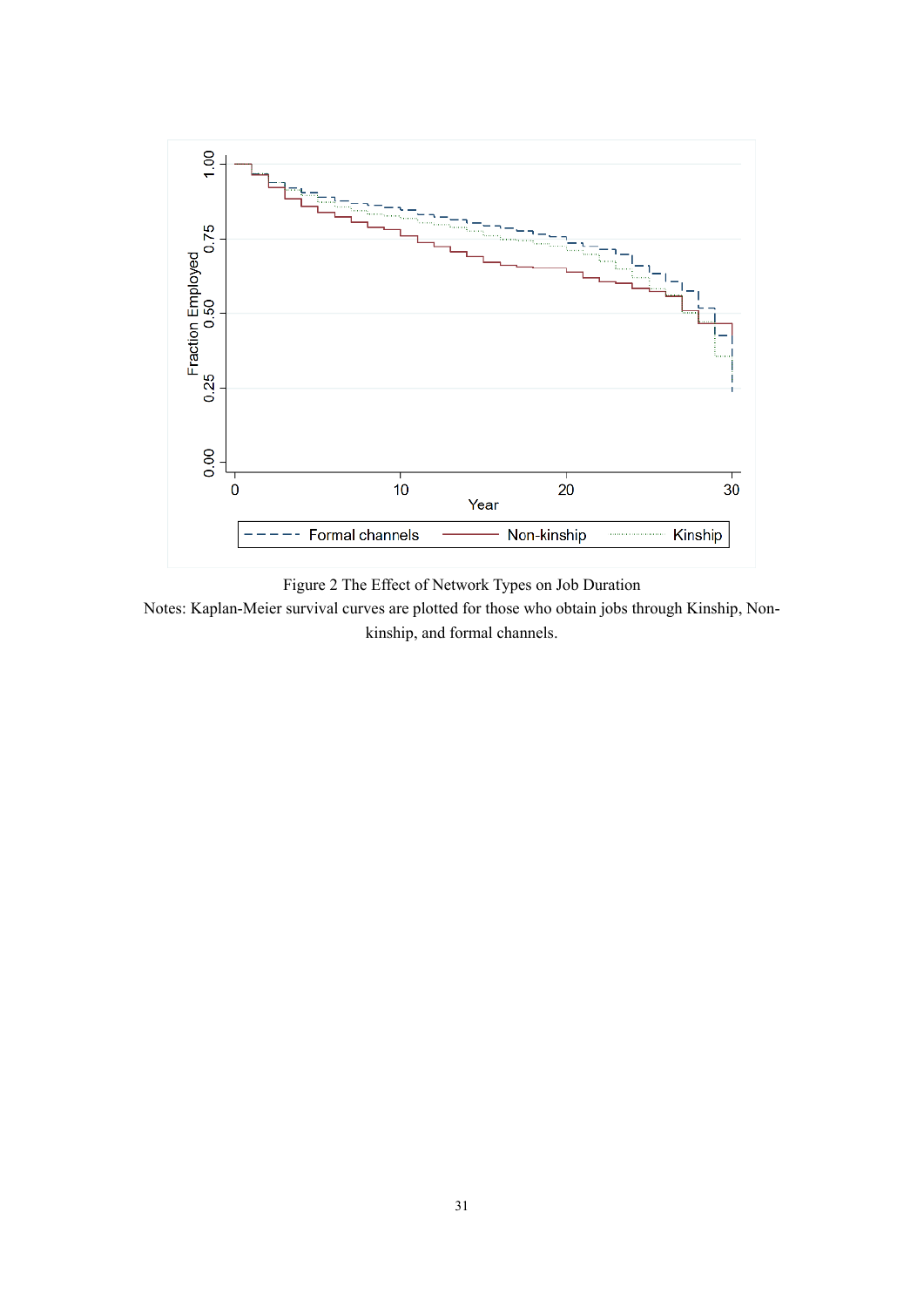

<span id="page-33-0"></span>Figure 3 The Proportional Analysis and Fitting of the Network Types